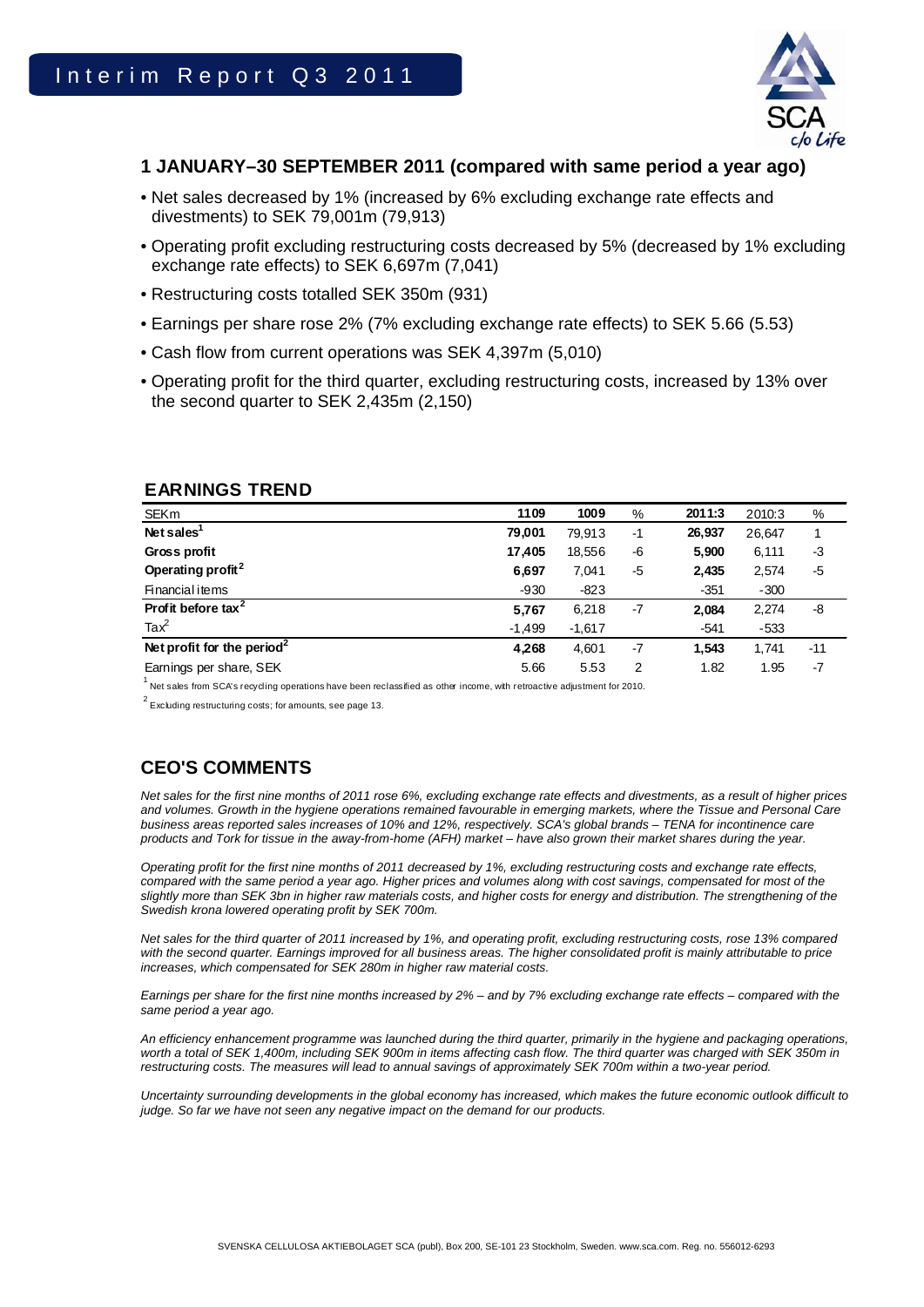Personal Care 27%

Tissue 30%



# **EARNINGS TREND FOR THE GROUP**

| <b>SEKm</b>                            | 1109      | 1009      | %  | 2011:3    | 2010:3    | %     |
|----------------------------------------|-----------|-----------|----|-----------|-----------|-------|
| Net sales $1$                          | 79,001    | 79.913    | -1 | 26,937    | 26.647    |       |
| Cost of goods sold                     | $-61,596$ | $-61,357$ |    | $-21,037$ | $-20,536$ |       |
| <b>Gross profit</b>                    | 17.405    | 18,556    | -6 | 5,900     | 6,111     | -3    |
| Sales, general and administration      | $-10,708$ | $-11,515$ |    | $-3,465$  | $-3,537$  |       |
| Operating profit <sup>2</sup>          | 6,697     | 7,041     | -5 | 2,435     | 2,574     | -5    |
| Financial items                        | $-930$    | $-823$    |    | $-351$    | $-300$    |       |
| Profit before tax <sup>2</sup>         | 5,767     | 6,218     | -7 | 2,084     | 2,274     | -8    |
| Ta $x^2$                               | $-1,499$  | $-1,617$  |    | $-541$    | $-533$    |       |
| Net profit for the period <sup>2</sup> | 4,268     | 4,601     | -7 | 1,543     | 1,741     | $-11$ |
|                                        |           |           |    |           |           |       |

<sup>1</sup> Net sales from SCA's recycling operations have been reclassified as other income, with retroactive adjustment for 2010.

 $2^{2}$  Excluding restructuring costs; for amounts, see page 13.

| Earnings per share, SEK - owners of the parent |        |        |   |        |        |      |
|------------------------------------------------|--------|--------|---|--------|--------|------|
| - after dilution effects                       | 5.66   | 5.53   | 2 | 1.82   | 1.95   | $-7$ |
| Margins (%)                                    |        |        |   |        |        |      |
| Gross margin                                   | 22.0   | 23.2   |   | 21.9   | 22.9   |      |
| Operating margin <sup>1</sup>                  | 8.5    | 8.8    |   | 9.0    | 9.7    |      |
| Financial net margin                           | $-1.2$ | $-1.0$ |   | $-1.3$ | $-1.1$ |      |
| Profit margin <sup>1</sup>                     | 7.3    | 7.8    |   | 7.7    | 8.6    |      |
| $\text{Tax}^1$                                 | $-1.9$ | $-2.0$ |   | $-2.0$ | $-2.0$ |      |
| Net margin <sup>1</sup>                        | 5.4    | 5.8    |   | 5.7    | 6.6    |      |
| <sup>1</sup> Excluding restructuring costs.    |        |        |   |        |        |      |

# **OPERATING PROFIT PER BUSINESS AREA**

| <b>SEKm</b>                                | 1109   | 1009   | %     | 2011:3 | 2010:3 | %     |
|--------------------------------------------|--------|--------|-------|--------|--------|-------|
| Personal Care                              | 1,853  | 2,187  | $-15$ | 688    | 697    | -1    |
| Tissue                                     | 2,104  | 2,254  | -7    | 809    | 753    | 7     |
| Packaging                                  | 1,481  | 1,010  | 47    | 534    | 512    | 4     |
| Forest Products                            | 1,561  | 1,863  | -16   | 534    | 685    | $-22$ |
| - Publication papers                       | 119    | -77    | n/a   | 82     | $-38$  | n/a   |
| - Pulp, timber and solid-wood products     | 1,442  | 1,940  | $-26$ | 452    | 723    | $-37$ |
| Other                                      | $-302$ | $-273$ |       | $-130$ | -73    |       |
| Total <sup>1</sup>                         | 6,697  | 7,041  | -5    | 2,435  | 2,574  | -5    |
| <sup>1</sup> Exduding restructuring costs. |        |        |       |        |        |       |

# **OPERATING CASH FLOW PER BUSINESS AREA**

| <b>SEKm</b>            | 1109  | 1009   | %   | 2011:3 | 2010:3 | %  |
|------------------------|-------|--------|-----|--------|--------|----|
| Personal Care          | 2,458 | 2,255  | 9   | 998    | 601    | 66 |
| Tissue                 | 1,889 | 2,825  | -33 | 994    | 1.083  | -8 |
| Packaging              | 854   | 685    | 25  | 723    | 678    | 7  |
| <b>Forest Products</b> | 1.249 | 1.513  | -17 | 776    | 678    | 14 |
| Other                  | -446  | $-379$ |     | -466   | $-276$ |    |
| <b>Total</b>           | 6,004 | 6,899  | -13 | 3,025  | 2.764  | 9  |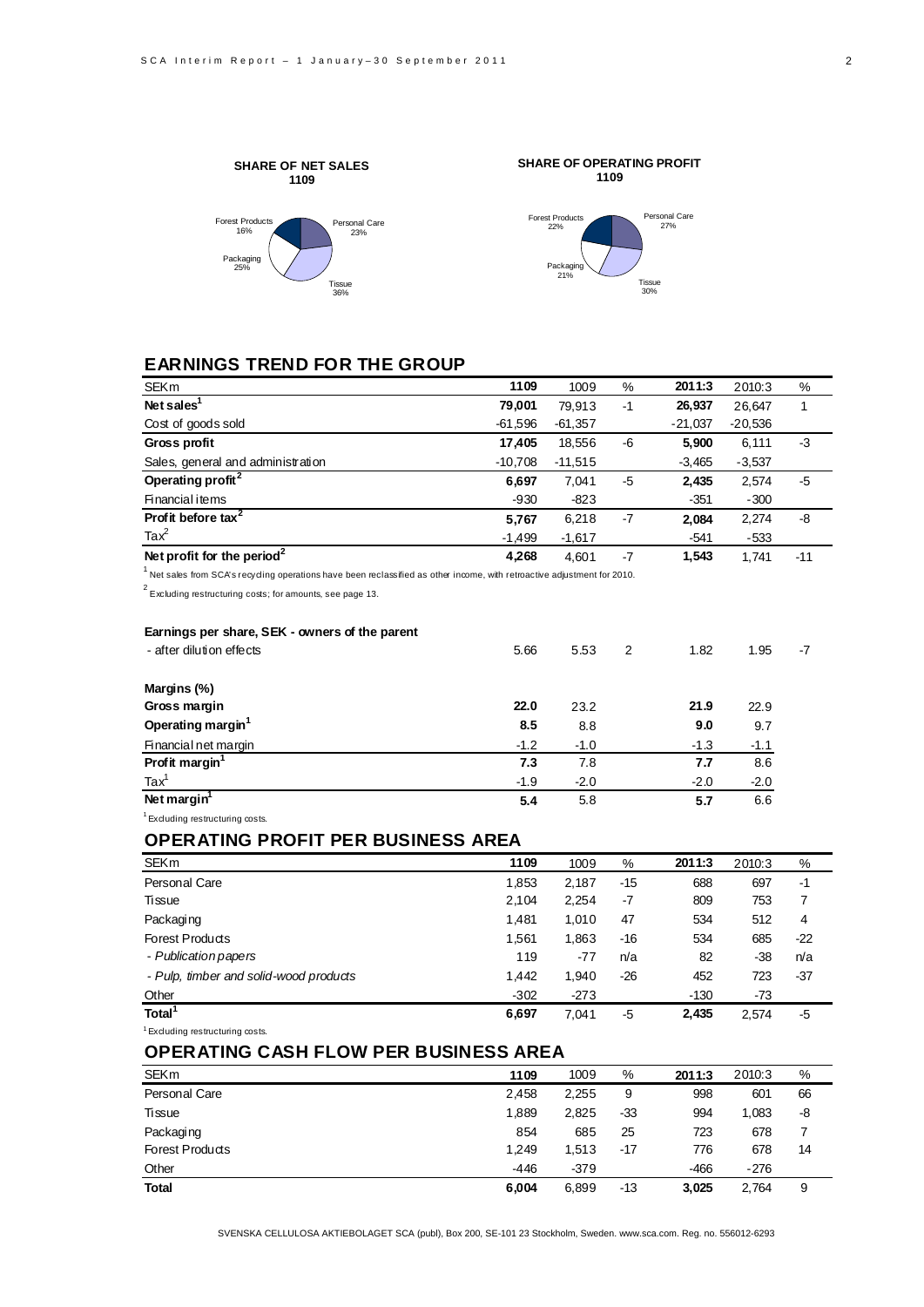# **GROUP**

# **MARKET/EXTERNAL ENVIRONMENT**

Uncertainty surrounding developments in the global economy has increased. GDP forecasts for 2011 and 2012 have been adjusted downward both regionally and globally.

The global market for incontinence care products is showing continued growth, with favourable development in emerging markets. Demand for tissue has been rising slightly in Western Europe and was stable in North America during the first nine months of 2011 compared with a year ago, while emerging markets are showing continued favourable growth.

Prices of consumer tissue in Europe have been stable, while prices of tissue in the awayfrom-home (AFH) market rose slightly during the third quarter of 2011.

Demand for corrugated board in Western Europe was up by approximately 2% through August 2011. Prices of corrugated board continued to rise during the third quarter of 2011.

Demand in Europe for magazine paper decreased by 2% during the first nine months of the year compared with the same period a year ago. Demand for newsprint decreased by 1% during the same period. Prices of both magazine paper and newsprint were unchanged or rose slightly during the third quarter.

Raw material prices for pulp, recycled paper and oil-based products decreased somewhat during the quarter, but from high levels.

## **SALES AND EARNINGS**

**January–September 2011 compared with corresponding period a year ago** Net sales decreased by 1% (increased by 6% excluding exchange rate effects and divestments) to SEK 79,001m (79,913). Higher prices and volumes increased sales by 4% and 2%, respectively.

Operating profit excluding restructuring costs decreased by 5% (1% excluding exchange rate effects) to SEK 6,697m (7,041). Higher prices and volumes along with cost savings compensated for sharply higher costs for raw materials, energy and distribution. The lower profit is therefore mainly attributable to the strengthening of the Swedish krona.

Restructuring costs totalled SEK 350m (931).

Financial items increased to SEK -930m (-823). The increase is attributable to higher interest rates, which were partly compensated by a lower level of net debt. Profit before tax excluding restructuring costs decreased by 7% (2% excluding exchange rate effects) to SEK 5,767m (6,218). The tax expense excluding effects of restructuring costs was SEK 1,499m (1,617).

Net profit for the period excluding restructuring costs decreased by 7% (increased by 2% excluding exchange rate effects) to SEK 4,268m (4,601). Earnings per share rose 2% (7% excluding exchange rate effects) to SEK 5.66 (5.53).

#### **Third quarter 2011 compared with third quarter 2010**

Net sales increased by 1% (6% excluding exchange rate effects and divestments) to SEK 26,937m (26,647). Higher prices and volumes each increased sales by 3%.

Operating profit excluding restructuring costs decreased by 5% (2% excluding exchange rate effects) to SEK 2,435m (2,574). Higher volumes and prices along with cost savings did not fully compensate for higher raw material costs.

Profit before tax excluding restructuring costs decreased by 8% (5% excluding exchange rate effects) to SEK 2,084m (2,274).

Net profit for the period excluding restructuring costs decreased by 11% (8% excluding exchange rate effects) to SEK 1,543m (1,741). Earnings per share decreased by 7% (4% excluding exchange rate effects) to SEK 1.82 (1.95).



**Net sales**

**Operating profit and margin**



Excluding items affecting comparability

#### **Profit before tax**



Excluding items affecting comparability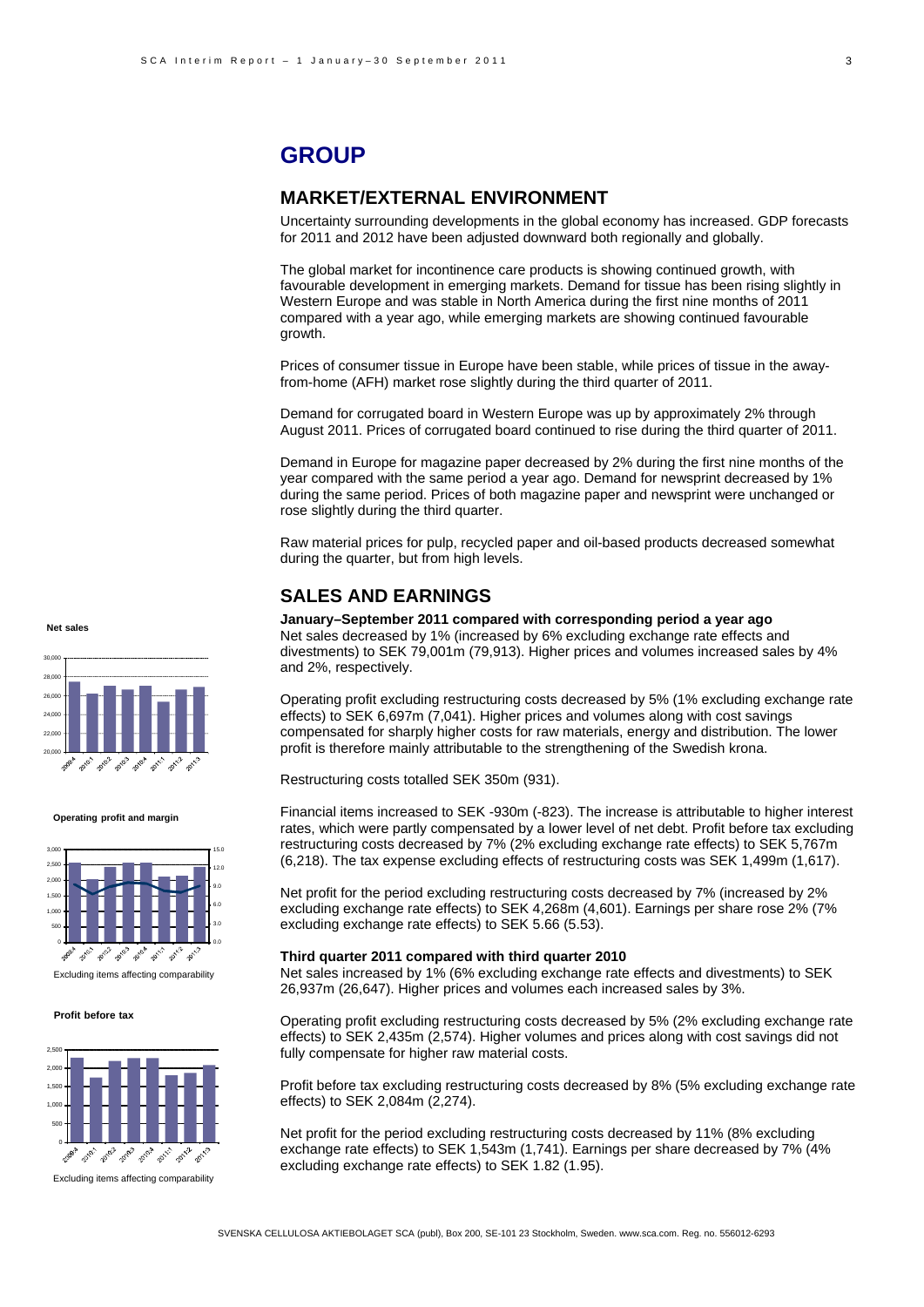# **CASH FLOW AND FINANCING**

The operating cash surplus amounted to SEK 10,514m (11,178). The cash flow effect of the change in working capital was SEK -1,544m (-1,763). The increase in working capital is mainly attributable to higher trade accounts receivable and inventory values. Current capital expenditures were higher than in the preceding year and amounted to SEK -2,391m (-1,959). Operating cash flow amounted to SEK 6,004m (6,899).

Financial items increased to SEK -930m (-823) as a result of higher interest rates, which were partly compensated by a lower level of net debt. Tax payments decreased to SEK 720m (1,083). Cash flow from current operations decreased to SEK 4,397m (5,010), mainly as a result of a lower operating cash surplus and higher current capital expenditures.

Strategic investments amounted to SEK -1,288m (-1,713). Acquisitions and divestments amounted to SEK -711m (1,189). Dividends amounted to SEK -2,844m (-2,634). Net cash flow was SEK -446m (1,852).

Net debt has increased by SEK 4,054m during the year to date, to SEK 38,460m. Net debt amounted to SEK 33,635m, excluding pension liabilities. Net cash flow increased net debt by SEK 446m, while fair value measurement of pension assets, pension obligations and financial instruments increased net debt by SEK 3,677m. Exchange rate movements decreased net debt by SEK 69m. The debt/equity ratio was 0.58 (0.51 at the beginning of the year). The debt/equity ratio, excluding pension liabilities, was 0.51 (0.48 at the beginning of the year). The debt payment capacity improved to 37% (33%).

As per 30 September 2011, SCA had outstanding commercial paper worth SEK 7,092m maturing within 12 months. Unutilised credit facilities amounted to SEK 21,678m, of which long-term facilities amounted to SEK 21,028m. Cash and cash equivalents amounted to SEK 2,917m.

# **EQUITY**

Consolidated equity decreased during the period by SEK 1,813m to SEK 66,008m. Net profit for the period increased equity by SEK 4,009m. Equity decreased by SEK 2,844m through payment of shareholder dividends, by SEK 2,636m after tax through restatement of the net pension liability to fair value, and by SEK 666m after tax through fair value measurement of financial instruments. Exchange rate movements, including the effects of hedges of net investments in foreign assets, increased equity by SEK 324m.

# **TAX**

A tax expense corresponding to a tax rate of 26% is reported for the period, which is also expected to be the tax rate for the full year 2011.

## **RESTRUCTURING**

In accordance with what has been previously communicated, SCA is continuing its work on lowering costs and increasing efficiency and profitability. Efficiency enhancement measures involving staff reductions by 2,000 employees, among other things, are being made in Personal Care, Tissue and Packaging. The annual cost savings will amount to approximately SEK 700m, with gradual effect in 2012 and 2013. Total restructuring costs will amount to approximately SEK 1,400m, of which approximately SEK 900m will have an effect on cash flow and the remaining SEK 500m pertains to impairment charges associated with disposals of plant. These costs will be booked as they arise, and during the third quarter of 2011, restructuring costs of SEK 350m were booked, including SEK 210m in costs affecting cash flow. Provisions for the rest of the costs will be made mainly during the fourth quarter of 2011 and first quarter of 2012.

# **INVESTMENTS AND DIVESTMENTS**

During the third quarter, SCA acquired 95% of the Turkish hygiene products company San Saglik, the second largest provider of incontinence care products in Turkey. The purchase consideration amounted to SEK 95m on a debt-free basis. The acquisition includes local production and strong brands. San Saglik has annual sales of approximately SEK 100m. SCA has a call option for the remaining 5% of the company.

#### **Cashflow from current operations**

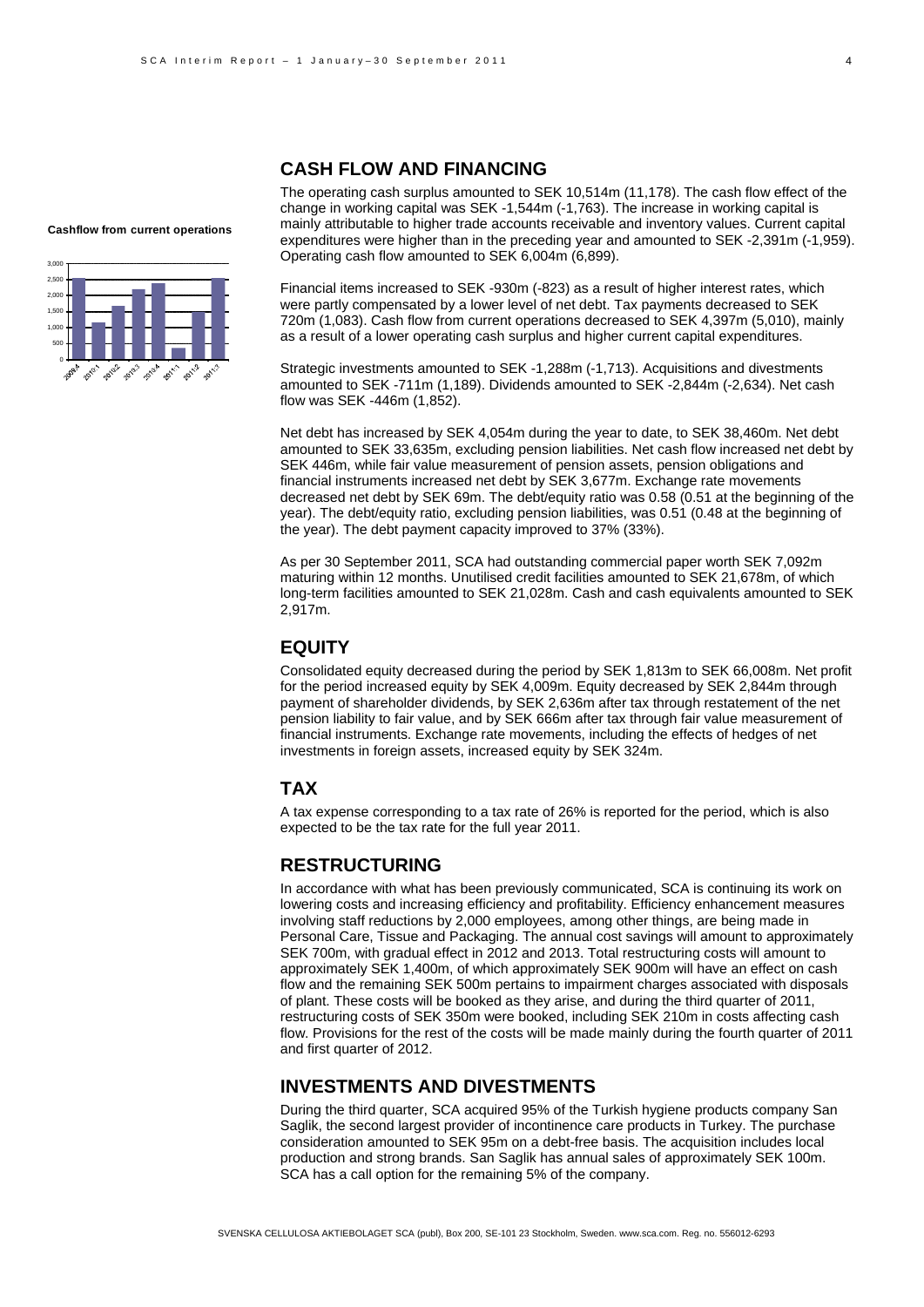Also during the third quarter, SCA acquired the Brazilian hygiene products company Pro Descart, which has the number two position in Brazil's incontinence care products market. The company also sells baby diapers and wet wipes. Consideration for the deal amounted to the equivalent of SEK 450m on a debt-free basis. The company has annual sales of SEK 360m.

To meet demand for premium products in the US market, during the third quarter SCA decided to invest SEK 460m in an upgrade of an existing tissue machine. The machine today has a capacity of 70,000 annual tonnes; this will remain unchanged, and production is expected to commence around year-end 2012/start of 2013.

During the third quarter a decision was made to rebuild one of the newsprint machines in Ortviken to allow production of higher grades. The investment is worth SEK 350m. The rebuilt machine is expected to begin operating during the third quarter of 2012 with a marginal increase in its capacity of 245,000 annual tonnes.

# **OTHER EVENTS**

Mats Berencreutz has been appointed Executive Vice President in SCA and will also continue to be responsible for SCA's hygiene operations.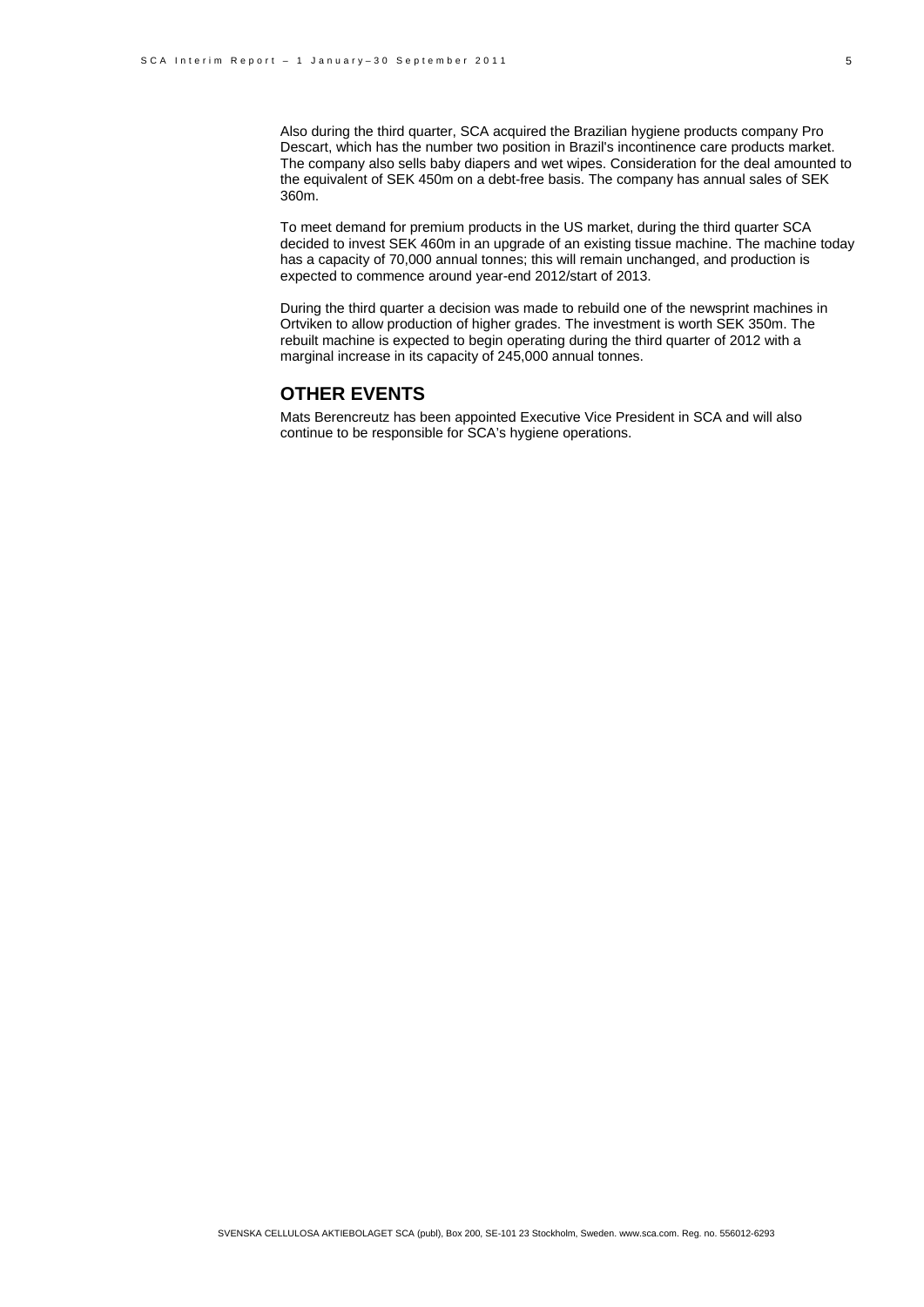**Share of Group, net sales 1109**



# **Share of Group, operating profit 1109**



**Net sales**



#### **Operating profit and margin**



#### **Deviations, operating profit (%)**

| 1109 vs. 1009 | $-15$ |
|---------------|-------|
| Price/mix     | -2    |
| Volume        | 9     |
| Raw material  | $-27$ |
| Energy        | O     |
| Currency      | -4    |
| Other         | g     |

# **PERSONAL CARE**

| SEKm                 | 1109   | 1009   | %     | 2011:3 | 2010:3 | %  |
|----------------------|--------|--------|-------|--------|--------|----|
| Net sales            | 18.246 | 18.652 | $-2$  | 6.310  | 6.125  | 3  |
| Operating surplus*   | 2.670  | 3.083  | $-13$ | 958    | 989    | -3 |
| Operating profit*    | 1.853  | 2.187  | $-15$ | 688    | 697    | -1 |
| Operating margin, %* | 10.2   | 11.7   |       | 10.9   | 11.4   |    |
| Operating cash flow  | 2.458  | 2,255  |       | 998    | 601    |    |

<sup>\*)</sup> Excluding restructuring costs, which are reported as items affecting comparability outside of the business area.

SCA is the European market leader in all incontinence care segments with its TENA brand, and during the year its market shares have increased. During the third quarter of 2011, production of incontinence care products began in Russia, and in China, TENA Belt was launched, a new incontinence care product that offers users improved skin comfort. The new product also contributes to lower environmental impact and a lesser burden for caregivers.

In baby diapers, SCA is the market leader in the Nordic countries with its Libero brand. During the quarter, a line of designer diapers was launched and the range of infant care products was further expanded.

In September 2011 SCA acquired the Brazilian hygiene products company Pro Descart, which has the number two position in Brazil's incontinence care market. The company also sells baby diapers and wet wipes. During the third quarter, SCA also acquired 95% of the Turkish hygiene products company San Saglik, the second largest provider of incontinence care products in Turkey.

**January–September 2011 compared with corresponding period a year ago**  Net sales decreased by 2% (increased by 5% excluding exchange rate effects) to SEK 18,246m (18,652). Higher volumes increased sales by 3%, while acquisitions increased sales by 2%. In emerging markets, sales rose 12% excluding exchange rate movements.

Sales of TENA-brand incontinence care products increased by 4%, excluding exchange rate effects. Sales of baby diapers increased by 8%, excluding exchange rate effects. The increase is mainly attributable to the preceding year's acquisition in Mexico. Sales of feminine care products increased by 2%, excluding exchange rate effects, driven by favourable sales growth in Latin America.

Operating profit was 15% lower than a year ago (11% excluding exchange rate effects) and amounted to SEK 1,853m (2,187). Profit was favourably affected by higher volumes and cost savings, while profit was charged with SEK 580m in higher raw material costs and negative exchange rate effects.

The operating cash surplus decreased to SEK 2,681m (3,080). Operating cash flow increased to SEK 2,458m (2,255) as a result of a lower level of working capital, which compensated for the lower operating cash surplus, and higher current capital expenditures.

#### **Third quarter 2011 compared with third quarter 2010**

Net sales increased by 3% (8% excluding exchange rate effects) to SEK 6,310m (6,125). Higher volumes and prices increased sales by 4% and 1%, respectively, and acquisitions increased sales by 3%.

Sales of TENA-brand incontinence care products increased by 7%, excluding exchange rate effects. Growth in Latin America remained very favourable. Sales of baby diapers increased by 10%, excluding exchange rate effects. The increase is mainly attributable to the acquisition in Mexico. Sales of feminine care products increased by 4%, excluding exchange rate effects.

Operating profit decreased by 1% (unchanged excluding exchange rate effects) to SEK 688m (697). Profit was favourably affected by higher volumes, higher prices and cost savings, while profit was charged with SEK 180m in higher raw material costs and negative exchange rate effects.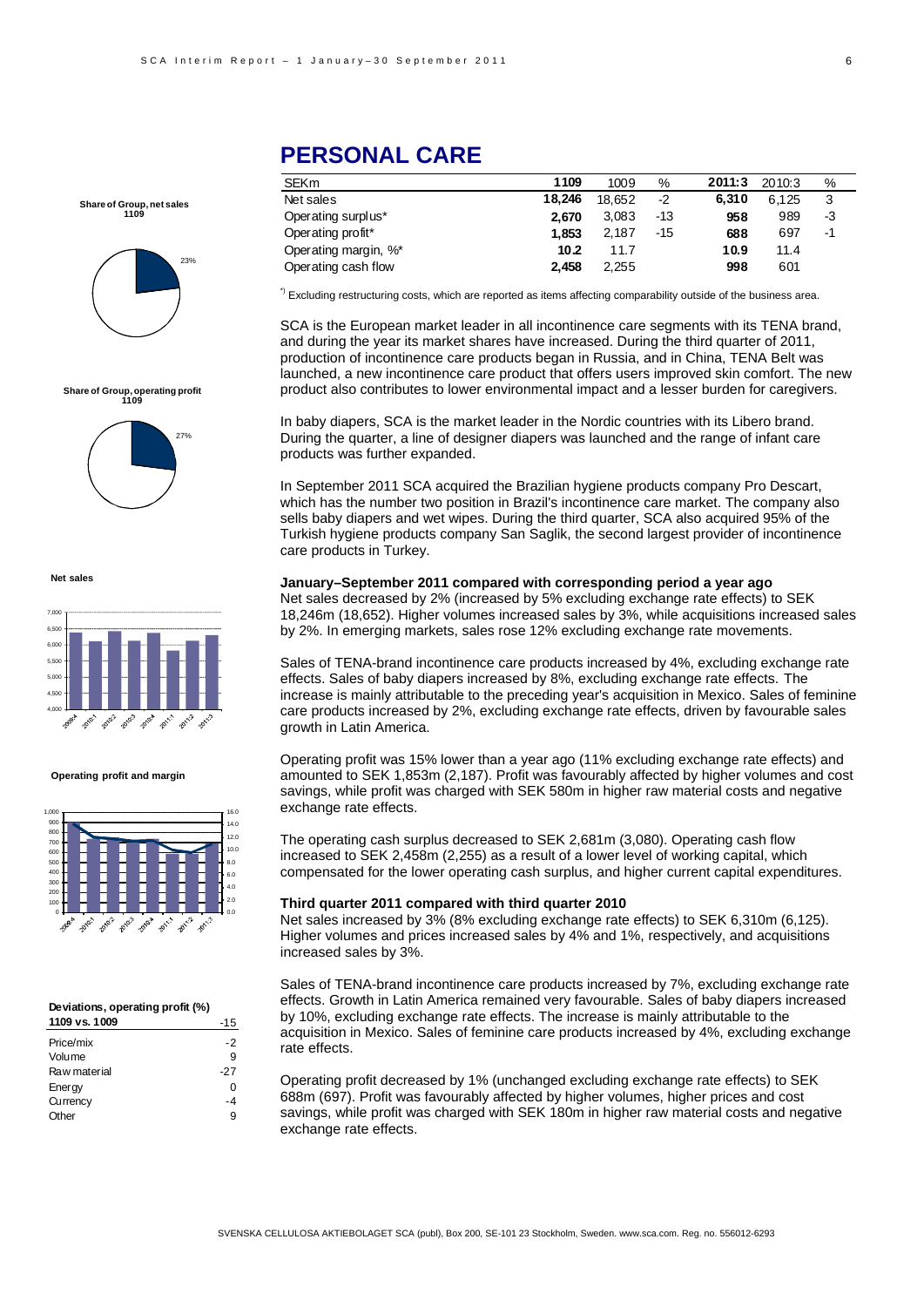# **TISSUE**

**Share of Group, net sales 1109**



**Share of Group, operating profit 1109**



**Net sales**



#### **Operating profit and margin**



#### **Deviations, operating profit (%) 1109 vs. 1009** -7

| Price/mix    | 32    |
|--------------|-------|
| Volume       | 5     |
| Raw material | $-19$ |
| Energy       | - 1   |
| Currency     | -7    |
| Other        | $-17$ |
|              |       |

SEKm **1109** 1009 % **2011:3** 2010:3 % Net sales **28,838** 29,716 -3 **9,951** 9,924 0 Operating surplus\* **3,653** 3,874 -6 **1,338** 1,285 4 Operating profit\* **2,104** 2,254 -7 **809** 753 7 Operating margin, %\* **7.3** 7.6 **8.1** 7.6 Operating cash flow **1,889** 2,825 **994** 1,083

\* Excluding restructuring costs, which are reported as items affecting comparability outside of the business area.

In the AFH tissue segment, SCA has increased its market shares with its Tork brand. SCA's environmentally certified tissue products have led to new contracts both in Europe and the USA.

To meet demand for premium products in the US market, SCA has decided to upgrade an existing tissue machine. The machine's capacity will remain unchanged at 70,000 annual tonnes, and operation is expected to commence around year-end 2012/start of 2013.

Price increases have been carried out and will have further impact during the fourth quarter of 2011.

**January–September 2011 compared with corresponding period a year ago**  Net sales decreased by 3% (increased by 5% excluding exchange rate effects) to SEK 28,838m (29,716). Higher prices and volumes increased sales by 3% and 2%, respectively. Sales in emerging markets increased by 10%, excluding exchange rate movements.

Sales of consumer tissue increased by 3%, excluding exchange rate effects. Emerging markets are showing strong sales growth.

Sales of AFH tissue increased by 6%, excluding exchange rate effects. The increase is mainly attributable to strong growth in Eastern Europe, North America and Latin America.

Operating profit decreased by 7% (unchanged excluding exchange rate effects) to SEK 2,104m (2,254). Higher prices, a changed product mix and higher volumes had a favourable impact on profit. However, higher raw material costs, by SEK 430m, higher costs for distribution and energy, and exchange rate effects led to a lower operating profit.

The operating cash surplus decreased to SEK 3,700m (3,920), and operating cash flow decreased to SEK 1,889m (2,825). Cash flow decreased as a result of the lower operating cash surplus and higher level of working capital.

#### **Third quarter 2011 compared with third quarter 2010**

Net sales were level with the third quarter a year ago (increased by 5% excluding exchange rate effects) to SEK 9,951m (9,924). Higher volumes increased sales by 4%, while higher prices and a changed product mix increased sales by 1%.

Sales of consumer tissue increased by 5%, excluding exchange rate effects. Emerging markets are showing strong sales growth.

Sales of AFH tissue increased by 5%, excluding exchange rate effects. Markets in Western Europe, North America and Latin America showed favourable growth.

Operating profit improved by 7% (12% excluding exchange rate effects) to SEK 809m (753). Higher prices, a changed product mix and higher volumes had a favourable impact on profit. Higher energy and raw material costs as well as exchange rate effects had a lowering effect on profit.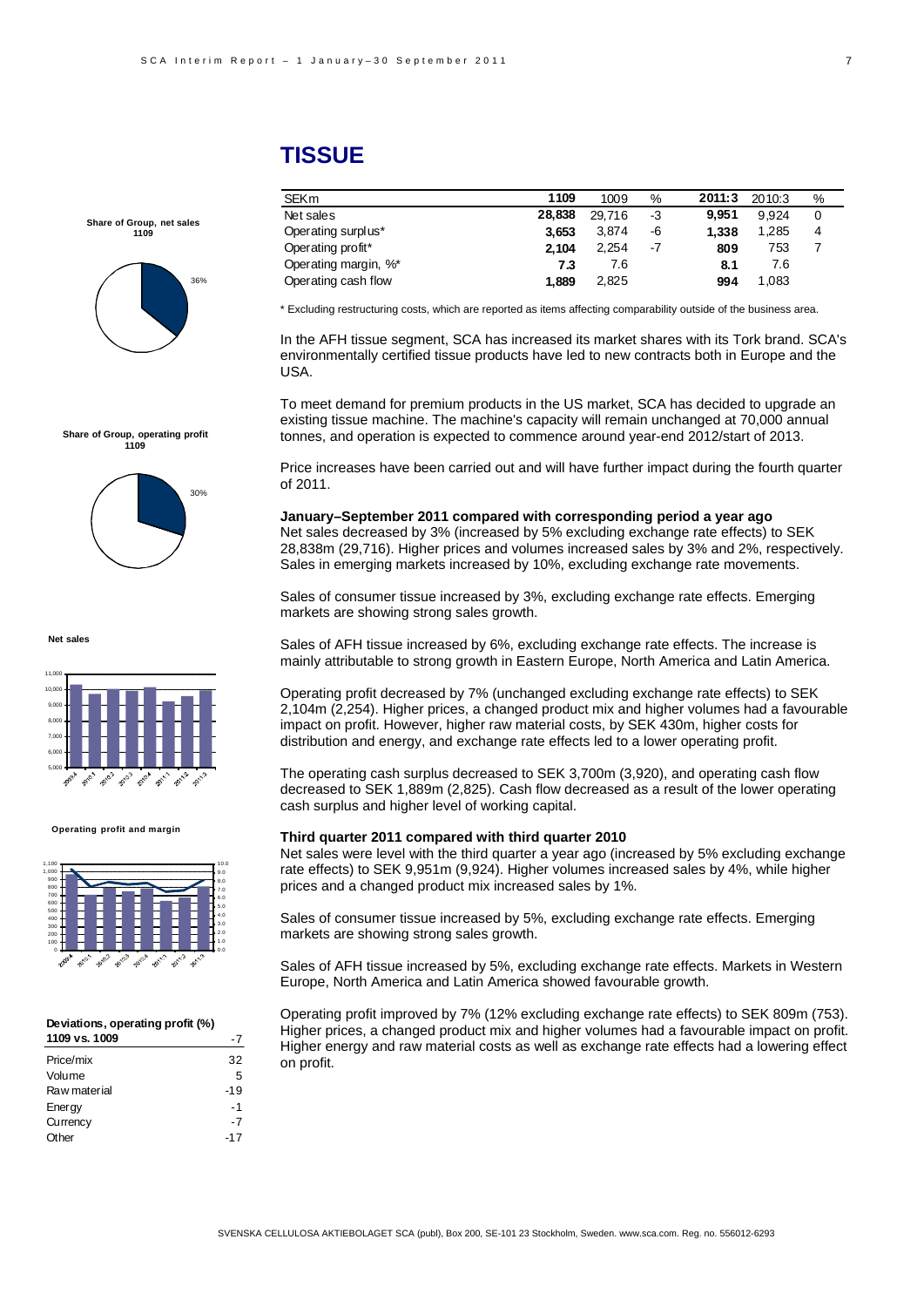**Share of Group, net sales 1109**



**Share of Group, operating profit 1109**

21%

# **PACKAGING**

| <b>SEKm</b>                                | 1109   | 1009   | %  | 2011:3 | 2010:3 | %  |
|--------------------------------------------|--------|--------|----|--------|--------|----|
| <b>Deliveries</b>                          |        |        |    |        |        |    |
| - Liner products, thousand tonnes          | 1.613  | 1.591  | 1  | 531    | 536    | -1 |
| - Corrugated board, million m <sup>2</sup> | 2.574  | 2.640  | -3 | 835    | 868    | -4 |
| Net sales*                                 | 20,363 | 20,127 | 1  | 6.810  | 6,627  | 3  |
| Operating surplus**                        | 2.431  | 2,066  | 18 | 855    | 838    | 2  |
| Operating profit**                         | 1,481  | 1,010  | 47 | 534    | 512    | 4  |
| Operating margin, %**                      | 7.3    | 5.0    |    | 7.8    | 7.7    |    |
| Operating cash flow                        | 854    | 685    |    | 723    | 678    |    |
|                                            |        |        |    |        |        |    |

\*) As from 2010, net sales from SCA's recycling operations have been reclassified as other income, entailing a decrease in net sales for the same period in the preceding year by SEK 2,100m.<br>\*\*) Excluding restructuring costs, which are reported as items affecting comparability outside of the business area.

Corrugated board prices continued to rise during the third quarter of 2011.

#### **January–September 2011 compared with corresponding period a year ago**

Net sales increased by 1% (12% excluding exchange rate effects and divestments) to SEK 20,363m (20,127). Higher prices and volumes increased net sales by 9% and 3%, respectively. Sales were 6% lower as a result of divested operations.

Operating profit was SEK 1,481m (1,010). The strong profit improvement is attributable to higher prices and volumes as well as cost savings, which compensated for nearly SEK 1.5bn in higher raw material costs and negative exchange rate effects.

Operating cash surplus improved to SEK 2,433m (2,043). Operating cash flow increased to SEK 854m (685) as a result of the higher operating cash surplus.

#### **Third quarter 2011 compared with third quarter 2010**

Net sales increased by 3% (10% excluding exchange rate effects and divestments) to SEK 6,810m (6,627). Higher prices and volumes increased net sales by 7% and 3%, respectively. Sales decreased by 5% as a result of divested operations.

Operating profit increased to SEK 534m (512). The profit improvement is attributable to higher prices and volumes as well as cost savings, which compensated for SEK 500m in higher raw material costs and negative exchange rate effects.

**Net sales**



#### **Operating profit and margin**



#### **Deviations, operating profit (%) 1109 vs. 1009** 47

| .            |        |
|--------------|--------|
| Price/mix    | 189    |
| Volume       | 23     |
| Raw material | $-147$ |
| Energy       | -7     |
| Currency     | -7     |
| Other        |        |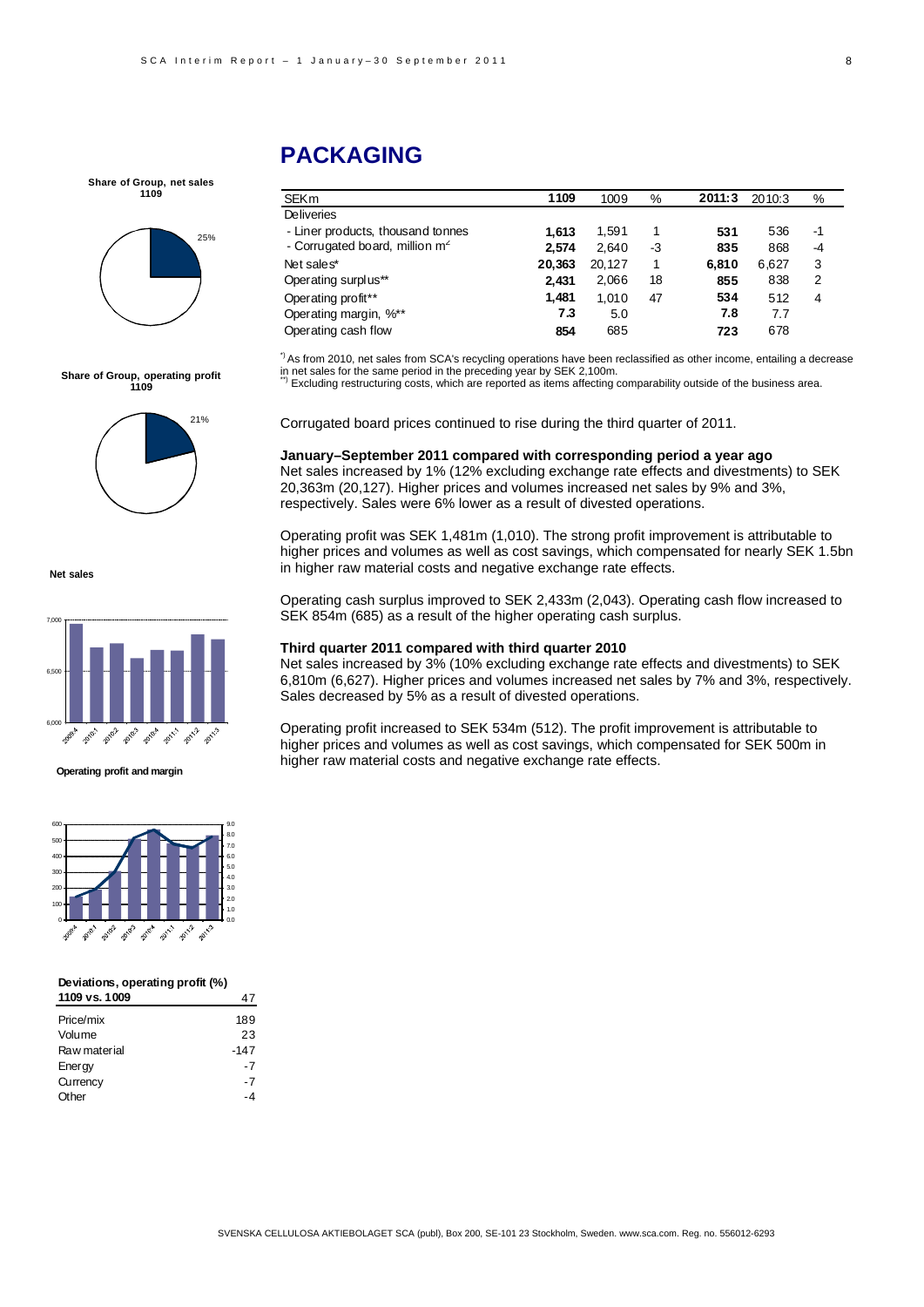**Share of Group, net sales 1109**



**Share of Group, operating profit 1109**

22%

### SEKm **1109** 1009 % **2011:3** 2010:3 % Deliveries - Publication papers, thousand tonnes **1,190** 1,184 1 **410** 399 3 - Solid-wood products, thousand m<sup>3</sup> **1,443\*** 1,345 7 **478** 514 -7 Net sales **13,025** 12,833 1 **4,349** 4,415 -1 Operating surplus\*\* **2,543** 2,886 -12 **835** 1,028 -19 Operating profit\*\* **1,561** 1,863 -16 **534** 685 -22 Operating margin, %\*\* **12.0** 14.5 **12.3** 15.5 Operating cash flow **1,249** 1,513 **776** 678

 $\degree$ ) Includes approximately 195,000 m<sup>3</sup> from the Gällö and Tjärnvik sawmills, which are consolidated as from 1 July 2010. from the Gällem The Gällö and Times are consolided as from 1 July 2010. \*\*\*<br>The Schuding restructuring costs, which are reported as items affecting comparability outside of the business area.

During the third quarter a decision was made to rebuild one of the newsprint machines in Ortviken, Sundsvall, to allow production of higher grades. The rebuilt machine is expected to begin operating during the third quarter of 2012 with a marginal increase in its capacity of 245,000 annual tonnes.

**January–September 2011 compared with corresponding period a year ago**  Net sales increased by 1% (3% excluding exchange rate effects) to SEK 13,025m (12,833). Higher prices primarily for publication papers increased sales by 2%. Higher volumes increased sales by 1%.

Operating profit decreased by 16% to SEK 1,561m (1,863). Profit for the publication paper operations improved to SEK 118m (-77). Higher prices for publication papers compensated for higher raw material costs and negative exchange rate effects. The lower operating profit for the pulp and solid-wood operations is mainly attributable to negative exchange rate effects. Completed productivity improvements had a favourable effect on earnings.

The operating cash surplus was SEK 2,015m (2,408), and operating cash flow totalled SEK 1,249m (1,513).

#### **Third quarter 2011 compared with third quarter 2010**

Net sales decreased by 1% (unchanged excluding exchange rate effects) to SEK 4,349m (4,415). Higher prices for publication papers increased net sales.

Operating profit decreased by 22% to SEK 534m (685). The lower profit is attributable to higher raw material and energy costs, and negative exchange rate effects.

**Net sales**



### **Operating profit and margin**



#### **Deviations, operating profit (%) 1109 vs. 1009** -16

| ,,,,,,,,,,,, |     |
|--------------|-----|
| Price/mix    | 14  |
| Volume       | O   |
| Raw material | -32 |
| Energy       | -6  |
| Currency     | 0   |
| Other        | 8   |

*In the adjacent deviation analysis, the currency deviation amounts to 0% (SEK 3m) and consists of a translation effect. Including the exchange rate effect from the business area's transaction exposure, the total exchange rate effect is approximately -26% (SEK -400m), with a corresponding increase primarily in the price/mix deviation.* 



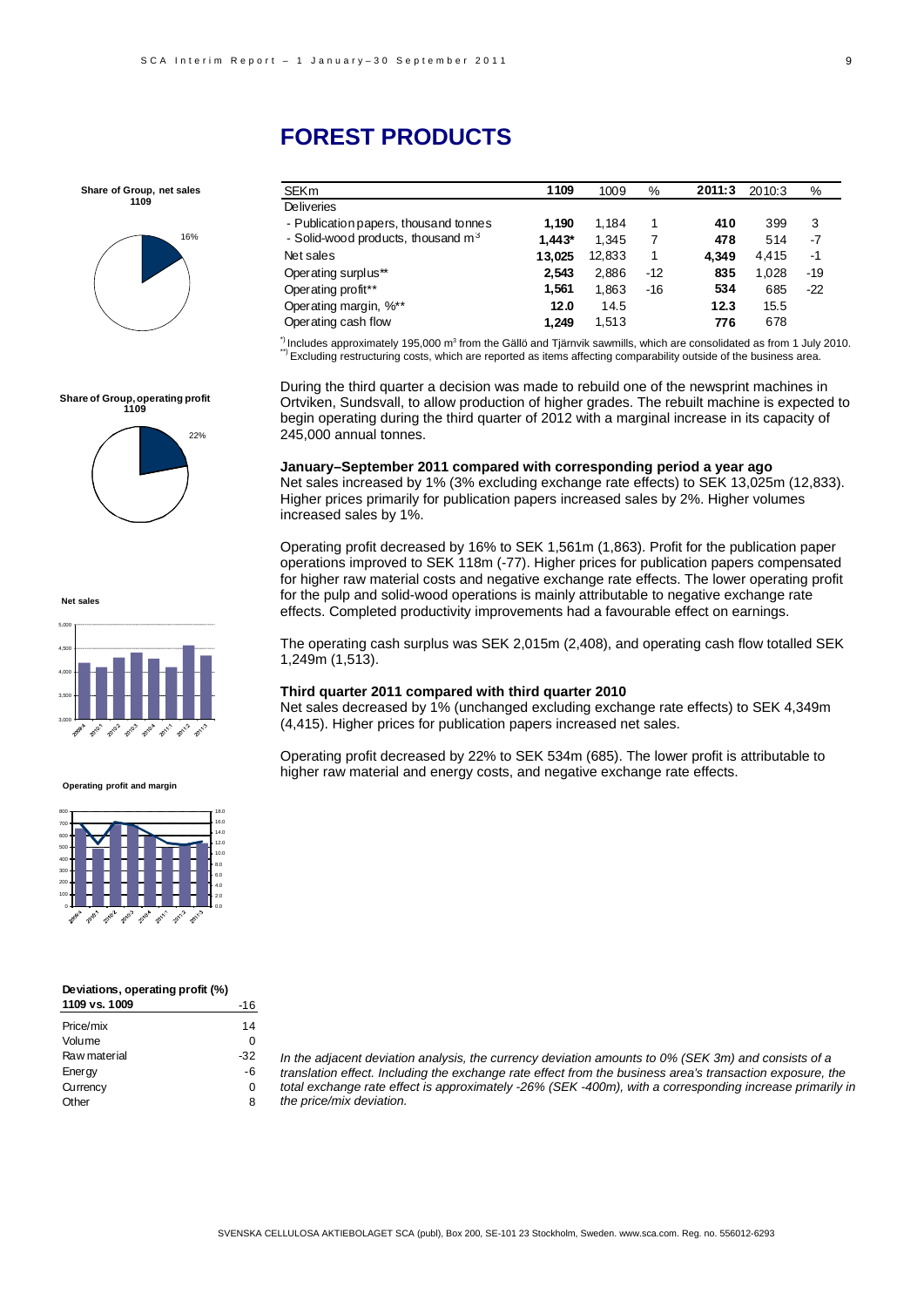# **SHARE DISTRIBUTION**

| 30 September 2011           | Class A    | Class B     | Total       |
|-----------------------------|------------|-------------|-------------|
| Registered number of shares | 96.591.420 | 608.518.674 | 705,110,094 |
| - of which treasury shares  |            | 2,767,605   | 2,767,605   |

At the end of the period, the proportion of Class A shares was 13.7%. During the third quarter, at the request of shareholders a total of 862,003 Class A shares were converted to Class B shares. The total number of votes in the company is 1,574,432,874.

# **RISKS AND UNCERTAINTIES**

SCA's risk exposure and risk management are described on pages 44–49 of the 2010 Annual Report. No significant changes have taken place that have affected the reported risks.

Risks in conjunction with company acquisitions are analysed in the due diligence processes that SCA carries out prior to all acquisitions. In cases where acquisitions have been carried out that may affect the assessment of SCA's risk exposure, these are described under the heading "Other events" in interim reports. No significant acquisitions were made during the period.

#### **Risk management processes**

SCA's board decides on the Group's strategic direction, based on recommendations made by Group management. Responsibility for the long-term, overall management of strategic risks corresponds to the company's delegation structure, from the Board to the CEO and from the CEO to the business group heads. This means that most operational risks are managed by SCA's business groups at the local level, but that they are co-ordinated when considered necessary. The tools used in this co-ordination consist primarily of the business groups' regular reporting and the annual strategy process, where risks and risk management are a part of the process.

SCA's financial risk management is centralised, as is the Group's internal bank for the Group companies' financial transactions and management of the Group's energy risks. Financial risks are managed in accordance with the Group's finance policy, which is adopted by SCA's board and which – together with SCA's energy risk policy – makes up a framework for risk management. Risks are compiled and followed up on a regular basis to ensure compliance with these guidelines. SCA has also centralised other risk management.

SCA has a staff function for internal audit, which monitors compliance in the organisation with the Group's policies.

## **RELATED PARTY TRANSACTIONS**

No transactions have been carried out between SCA and related parties that had a material impact on the company's financial position and results of operations.

## **ACCOUNTING PRINCIPLES**

This interim report has been prepared in accordance with IAS 34 and recommendation RFR 1 of the Swedish Financial Reporting Board (RFR), and with regard to the Parent Company, RFR 2. The accounting principles applied correspond to those described in the 2010 Annual Report, except for with respect to a number of amendments to existing standards and new interpretations that took effect on 1 January 2011.

## **FUTURE REPORTS**

The year-end report for 2011 will be released on 26 January 2012.

# **INVITATION TO PRESS CONFERENCE ON Q3**

The media and analysts are invited to attend a press conference at which this report will be presented by Jan Johansson, President and CEO.

Time: Tuesday, 25 October 2011, 09.30 CET.

Location: World Trade Center, New York conference room, Stockholm, Sweden.

The press conference will be webcast live at www.sca.com. It is also possible to participate in the press conference by phone, by calling +44 20 7162 0177, +1 334 323 6203, or +46-8-5052 0114.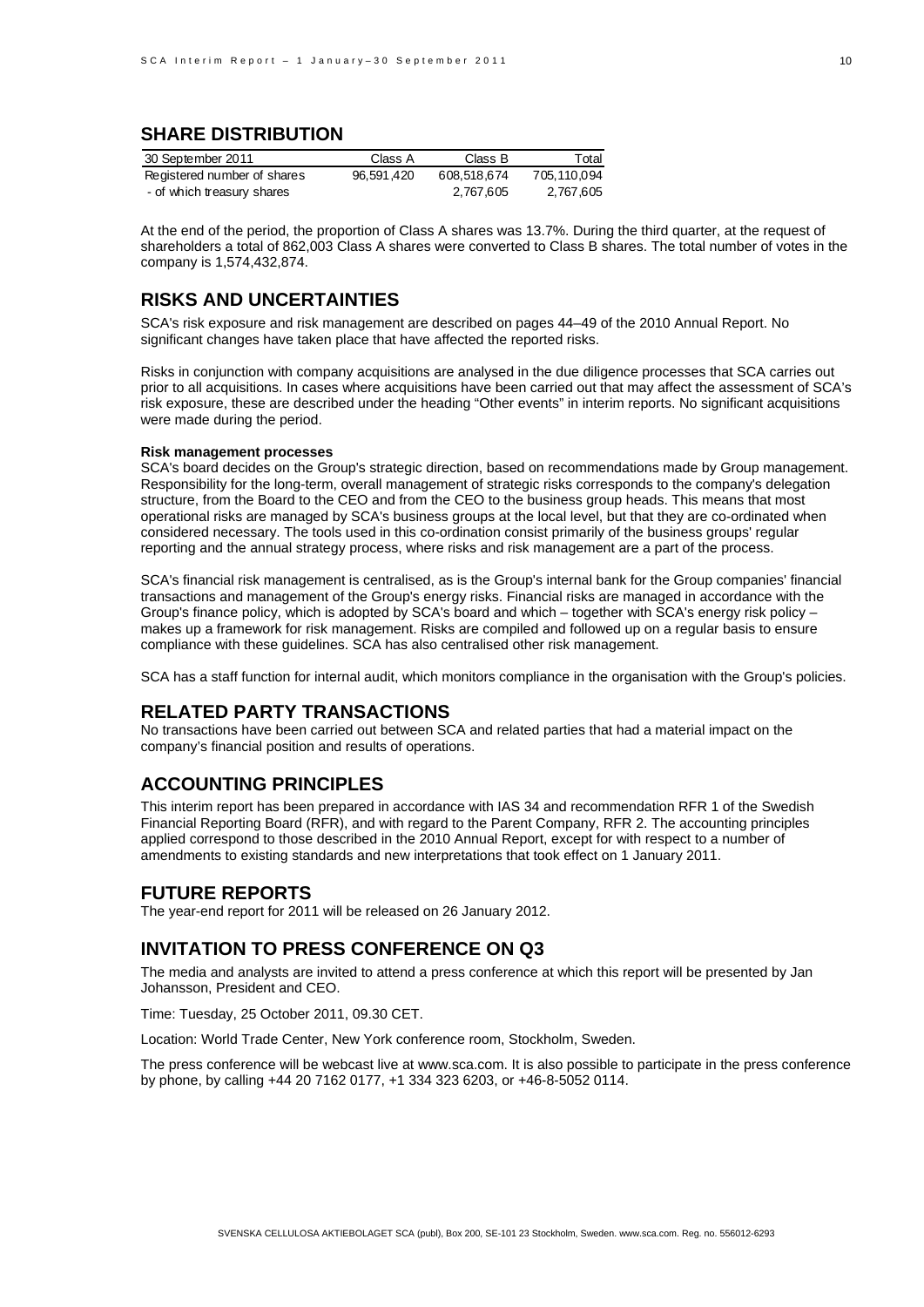# **OPERATING CASH FLOW ANALYSIS**

| <b>SEKm</b>                                  | 1109      | 1009      |
|----------------------------------------------|-----------|-----------|
| Operating cash surplus                       | 10,514    | 11,178    |
| Change in working capital                    | $-1.544$  | $-1,763$  |
| Current capital expenditures, net            | $-2,391$  | $-1,959$  |
| Restructuring costs, etc.                    | $-575$    | $-557$    |
| Operating cash flow                          | 6,004     | 6,899     |
|                                              |           |           |
| Financial items                              | $-930$    | $-823$    |
| Income taxes paid                            | $-720$    | $-1,083$  |
| Other                                        | 43        | 17        |
| Cash flow from current operations            | 4,397     | 5,010     |
|                                              |           |           |
| Acquisitions                                 | $-932$    | $-81$     |
| Strategic capital expenditures, fixed assets | $-1,288$  | $-1,713$  |
| <b>Divestments</b>                           | 221       | 1,270     |
| Cash flow before dividend                    | 2,398     | 4,486     |
| <b>Dividend</b>                              | $-2,844$  | $-2,634$  |
| Net cash flow                                | $-446$    | 1,852     |
|                                              |           |           |
| Net debt at the start of the period          | $-34.406$ | $-40,430$ |
| Net cash flow                                | $-446$    | 1,852     |
| Remeasurement to equity                      | $-3.677$  | $-1,511$  |
| Currency effects                             | 69        | 2,075     |
| Net debt at the end of the period            | $-38.460$ | $-38,014$ |
|                                              |           |           |
| Debt/equity ratio                            | 0.58      | 0.59      |
| Debt payment capacity, %                     | 37        | 33        |
|                                              |           |           |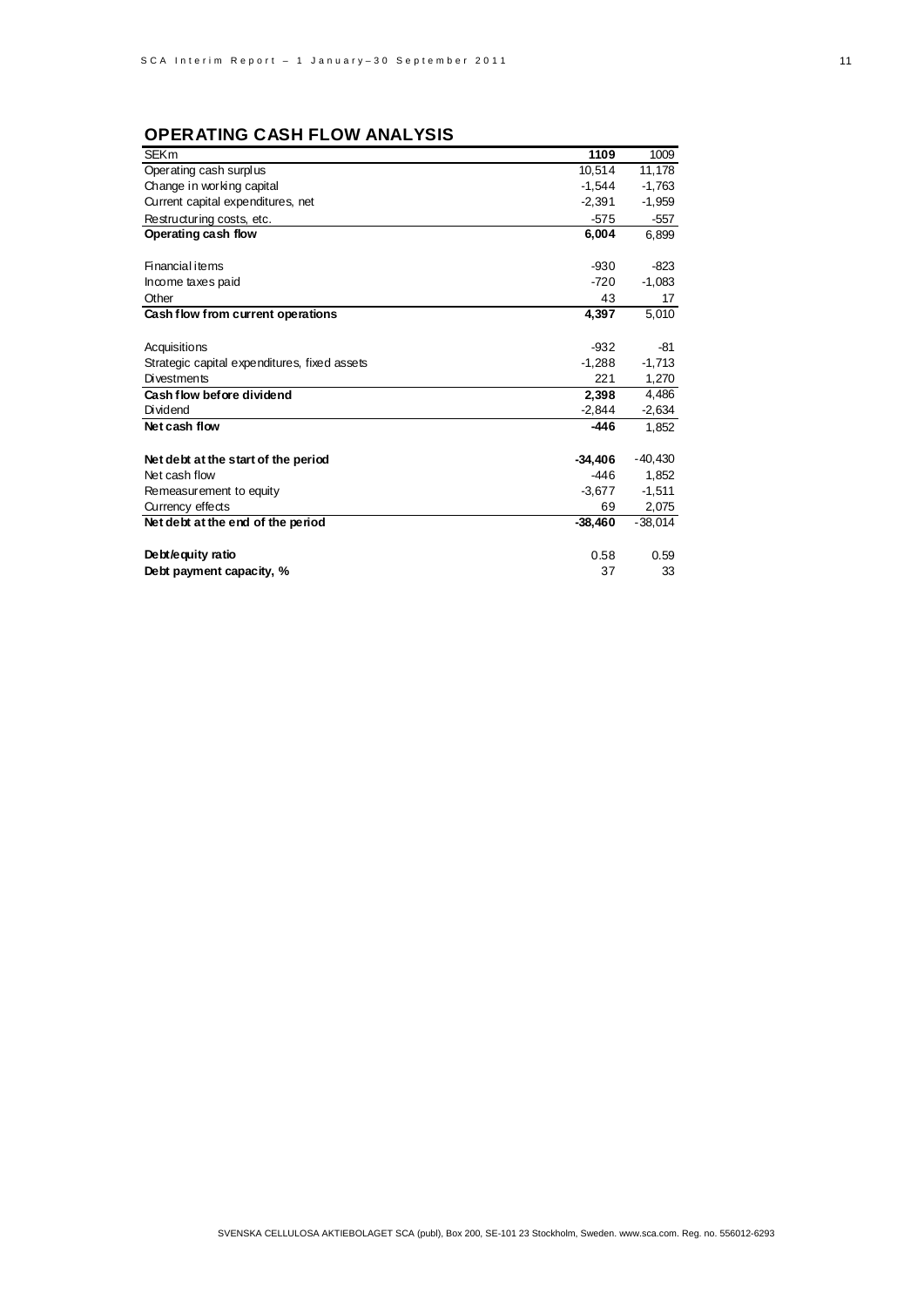# **CASH FLOW STATEMENT**

| <b>SEKm</b>                                                                                             | 1109           | 1009              |
|---------------------------------------------------------------------------------------------------------|----------------|-------------------|
|                                                                                                         |                |                   |
| <b>Operating activities</b>                                                                             |                |                   |
| Profit before tax                                                                                       | 5,417          | 5,287             |
| Adjustment for non-cash items <sup>1</sup>                                                              | 3,655<br>9,072 | 4,517<br>9,804    |
| Paid tax                                                                                                | $-720$         | $-1,083$          |
| Cash flow from operating activities before changes in working capital                                   | 8,352          | 8,721             |
|                                                                                                         |                |                   |
| Cash flow from changes in working capital                                                               |                |                   |
| Change in inventories                                                                                   | -412           | $-1,690$          |
| Change in operating receivables                                                                         | $-1,040$       | $-2,891$<br>2,817 |
| Change in operating liabilities<br>Cash flow from operating activities                                  | $-92$<br>6,808 | 6,957             |
|                                                                                                         |                |                   |
| Investing activities                                                                                    |                |                   |
| Acquisition of operations                                                                               | -933           | -62               |
| Sold operations                                                                                         | 34             | 190               |
| Acquisition tangible and intangible assets                                                              | $-3,839$       | $-3,843$          |
| Sale of tangible assets                                                                                 | 161            | 178               |
| Payment of loans to external parties                                                                    | $-171$         | $-110$            |
| Cash flow from investing activities                                                                     | -4,748         | $-3,647$          |
| <b>Financing activities</b>                                                                             |                |                   |
| <b>Borrowings</b>                                                                                       | 1,838          | 0                 |
| Amortisation of debt                                                                                    | 0              | $-1,792$          |
| Dividends paid                                                                                          | $-2,844$       | $-2,634$          |
| Cash flow from financing activities                                                                     | $-1,006$       | $-4,426$          |
|                                                                                                         |                |                   |
| Cash flow for the period                                                                                | 1,054          | $-1,116$          |
| Cash and cash equivalents at the beginning of the year                                                  | 1,866          | 5,148             |
| Exchange differences in cash and cash equivalents<br>Cash and cash equivalents at the end of the period | -3<br>2,917    | -76<br>3,956      |
|                                                                                                         |                |                   |
|                                                                                                         |                |                   |
|                                                                                                         |                |                   |
| Reconciliation with operating cash flow analysis                                                        |                |                   |
| Cash flow for the period                                                                                | 1,054          | $-1,116$          |
| Deducted items:                                                                                         |                |                   |
| Payment of loans to external parties                                                                    | 171            | 110               |
| Repayment of loans from external parties                                                                | 0              | $\mathbf 0$       |
| <b>Borrowings</b>                                                                                       | $-1,838$       | 0                 |
| Amortisation of debt                                                                                    | 0              | 1,792             |
| <b>Added items:</b>                                                                                     |                |                   |
| Net debt in acquired and divested operations<br>Accrued interest                                        | 187<br>-18     | 1,061<br>12       |
| Investments through finance leases                                                                      | $-2$           | -7                |
| Net cash flow according to operating cash flow analysis                                                 | $-446$         | 1,852             |
|                                                                                                         |                |                   |
| <sup>1</sup> Depreciation and impairment, fixed assets                                                  | 4,584          | 4,849             |
| Fair-value measurement/net growth of forest assets                                                      | $-527$         | -485              |
| Unpaid related to efficiency programmes                                                                 | 98             | 704               |
| Payments related to efficiency programmes already recognized                                            | -380           | $-437$            |
| Other                                                                                                   | $-120$         | $-114$            |
| Total                                                                                                   | 3,655          | 4,517             |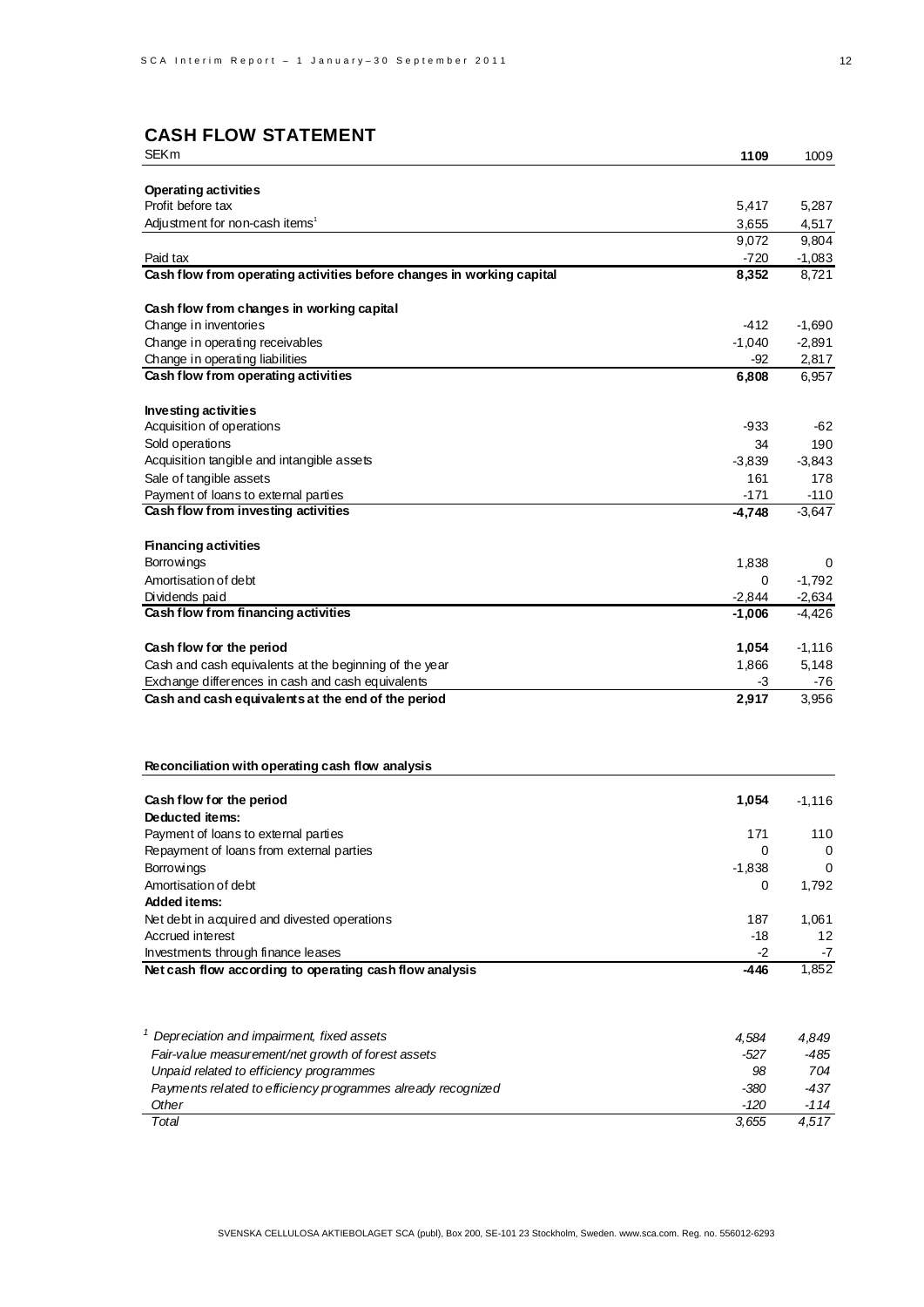# **CONSOLIDATED INCOME STATEMENT**

| <b>SEKm</b>                                                                                                                           | 2011:3        | 2010:3    | 2011:2    | 1109      | 1009      |
|---------------------------------------------------------------------------------------------------------------------------------------|---------------|-----------|-----------|-----------|-----------|
| Net sales <sup>1</sup>                                                                                                                | 26,937        | 26,647    | 26,671    | 79,001    | 79,913    |
| Cost of goods sold <sup>2</sup>                                                                                                       | $-21,037$     | $-20,536$ | $-20,865$ | $-61,596$ | $-61,357$ |
| Gross profit                                                                                                                          | 5,900         | 6,111     | 5,806     | 17,405    | 18,556    |
| Sales, general and administration <sup>2</sup>                                                                                        | $-3,491$      | $-3,578$  | $-3,687$  | $-10,787$ | $-11,594$ |
| Items affecting comparability <sup>3</sup>                                                                                            | $-350$        | $-480$    | 0         | -350      | -931      |
| Share in profits of associates                                                                                                        | 26            | 41        | 31        | 79        | <u>79</u> |
| <b>Operating profit</b>                                                                                                               | 2,085         | 2,094     | 2,150     | 6,347     | 6,110     |
| <b>Financial items</b>                                                                                                                | $-351$        | $-300$    | $-277$    | $-930$    | $-823$    |
| Profit before tax                                                                                                                     | 1,734         | 1,794     | 1,873     | 5,417     | 5,287     |
| Тах                                                                                                                                   | $-450$        | $-415$    | $-487$    | $-1,408$  | $-1,375$  |
| Net profit for the period                                                                                                             | 1,284         | 1,379     | 1,386     | 4,009     | 3,912     |
|                                                                                                                                       |               |           |           |           |           |
| Earnings attributable to:                                                                                                             |               |           |           |           |           |
| Owners of the parent                                                                                                                  | 1,275         | 1,372     | 1,376     | 3,978     | 3,881     |
| Non-controlling interests                                                                                                             | 9             | 7         | 10        | 31        | 31        |
|                                                                                                                                       |               |           |           |           |           |
| Earnings per share, SEK - owners of the parent                                                                                        |               |           |           |           |           |
| - before dilution effects                                                                                                             | 1.82          | 1.95      | 1.96      | 5.66      | 5.53      |
| - after dilution effects                                                                                                              | 1.82          | 1.95      | 1.96      | 5.66      | 5.53      |
|                                                                                                                                       |               |           |           |           |           |
| Calculation of earnings per share                                                                                                     | 2011:3        | 2010:3    | 2011:2    | 1109      | 1009      |
| Earnings attributable to owners of the parent                                                                                         | 1,275         | 1,372     | 1,376     | 3,978     | 3,881     |
|                                                                                                                                       |               |           |           |           |           |
| Average no. of shares before dilution, millions                                                                                       | 702.3         | 702.3     | 702.3     | 702.3     | 702.3     |
| Average no. of shares after dilution                                                                                                  | 702.3         | 702.3     | 702.3     | 702.3     | 702.3     |
|                                                                                                                                       |               |           |           |           |           |
| <sup>1</sup> Net sales from SCAs recyckling operations have beeen reclassified to other income, with retroactive adjustment for 2010. |               |           |           |           |           |
| <sup>2</sup> Of which, depreciation                                                                                                   | $-1,468$      | $-1,554$  | $-1,494$  | $-4,443$  | $-4,747$  |
| <sup>3</sup> Distribution of items affecting comparability, per function                                                              |               |           |           |           |           |
| Cost of goods sold                                                                                                                    | $-246$        | $-432$    | 0         | -246      | $-779$    |
| Sales, general and administration                                                                                                     | $-104$        | $-48$     | 0         | $-104$    | $-152$    |
|                                                                                                                                       |               |           |           |           |           |
|                                                                                                                                       |               |           |           |           |           |
|                                                                                                                                       | 2011:3        | 2010:3    | 2011:2    | 1109      | 1009      |
| Gross margin                                                                                                                          | 21.9          | 22.9      | 21.8      | 22.0      | 23.2      |
| Operating margin                                                                                                                      | 7.7           | 7.9       | 8.1       | 8.0       | $7.6\,$   |
| Financial net margin                                                                                                                  | $-1.3$        | $-1.1$    | $-1.0$    | $-1.2$    | $-1.0$    |
| Profit margin                                                                                                                         | 6.4           | 6.8       | $7.1$     | 6.8       | 6.6       |
| Tax                                                                                                                                   | $-1.7$        | $-1.6$    | $-1.8$    | $-1.8$    | $-1.7$    |
| Net margin                                                                                                                            | 4.7           | $5.2\,$   | 5.3       | 5.0       | 4.9       |
|                                                                                                                                       |               |           |           |           |           |
| <b>Excluding restructuring costs:</b>                                                                                                 | 2011:3        | 2010:3    | 2011:2    | 1109      | 1009      |
| Gross margin                                                                                                                          | 21.9          | 22.9      | 21.8      | 22.0      | 23.2      |
| Operating margin                                                                                                                      | 9.0           | 9.7       | 8.1       | 8.5       | 8.8       |
| Financial net margin                                                                                                                  | $-1.3$        | $-1.1$    | $-1.0$    | $-1.2$    | $-1.0$    |
| Profit margin                                                                                                                         | 7.7           | 8.6       | 7.1       | 7.3       | 7.8       |
|                                                                                                                                       |               |           |           |           |           |
| Tax                                                                                                                                   | $-2.0$<br>5.7 | $-2.0$    | $-1.8$    | $-1.9$    | $-2.0$    |
| Net margin                                                                                                                            |               | 6.6       | 5.3       | 5.4       | 5.8       |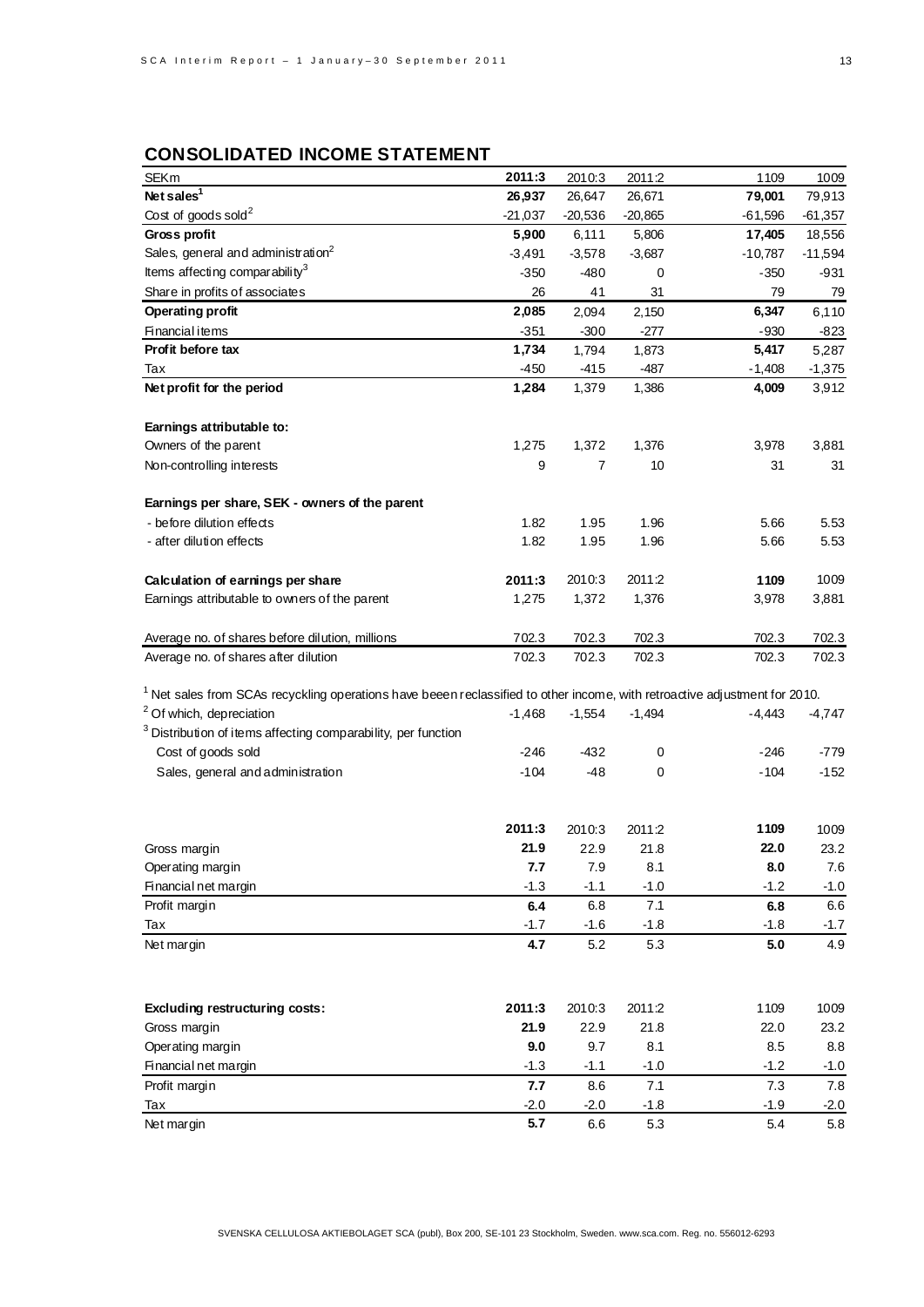# **CONSOLIDATED STATEMENT OF COMPREHENSIVE INCOME**

| <b>SEKm</b>                                                       | 2011:3   | 2010:3   | 2011:2 | 1109     | 1009     |
|-------------------------------------------------------------------|----------|----------|--------|----------|----------|
| Profit for the period                                             | 1,284    | 1,379    | 1,386  | 4,009    | 3,912    |
| Other comprehensive income for the period                         |          |          |        |          |          |
| Actuarial gains/losses on defined benefit pension plans           | $-3.122$ | $-235$   | -800   | $-3,580$ | $-1,622$ |
| Available-for-sale financial assets                               | $-366$   | 111      | $-124$ | $-464$   | 109      |
| Cash flow hedges                                                  | $-134$   | $-31$    | $-241$ | $-270$   | 325      |
| Exchange differences on translating for eign operations           | 1,299    | $-4,488$ | 1,693  | 1,424    | $-7,778$ |
| Gains/losses from hedges of net investments in foreign operations | $-689$   | 1,617    | $-756$ | $-1,097$ | 4.006    |
| Income tax relating to components of other comprehensive income   | 791      | 74       | 351    | 1,012    | 374      |
| Other comprehensive income for the period, net of tax             | $-2,221$ | $-2,952$ | 123    | $-2,975$ | $-4,586$ |
| Total comprehensive income for the period                         | $-937$   | $-1,573$ | 1,509  | 1,034    | $-674$   |
| Total comprehensive income attributable to:                       |          |          |        |          |          |
| Owners of the parent                                              | $-957$   | $-1,538$ | 1,483  | 984      | -604     |
| Non-controlling interests                                         | 20       | $-35$    | 26     | 50       | $-70$    |

# **CONSOLIDATED STATEMENT OF CHANGES IN EQUITY**

| <b>SEKm</b>                               | 1109     | 1009     |
|-------------------------------------------|----------|----------|
| Attributable to owners of the parent      |          |          |
| Opening balance, 1 January                | 67,255   | 67,155   |
| Total comprehensive income for the period | 984      | $-604$   |
| Dividend                                  | $-2,809$ | $-2,599$ |
| Revaluation of non-controlling interests  | -3       | 0        |
| <b>Closing balance</b>                    | 65,427   | 63,952   |
| Non-controlling interests                 |          |          |
| Opening balance, 1 January                | 566      | 750      |
| Total comprehensive income for the period | 50       | $-70$    |
| Dividend                                  | $-35$    | $-35$    |
| Change in Group composition               | $\Omega$ | -53      |
| Closing balance                           | 581      | 592      |
| Total equity, closing balance             | 66,008   | 64,544   |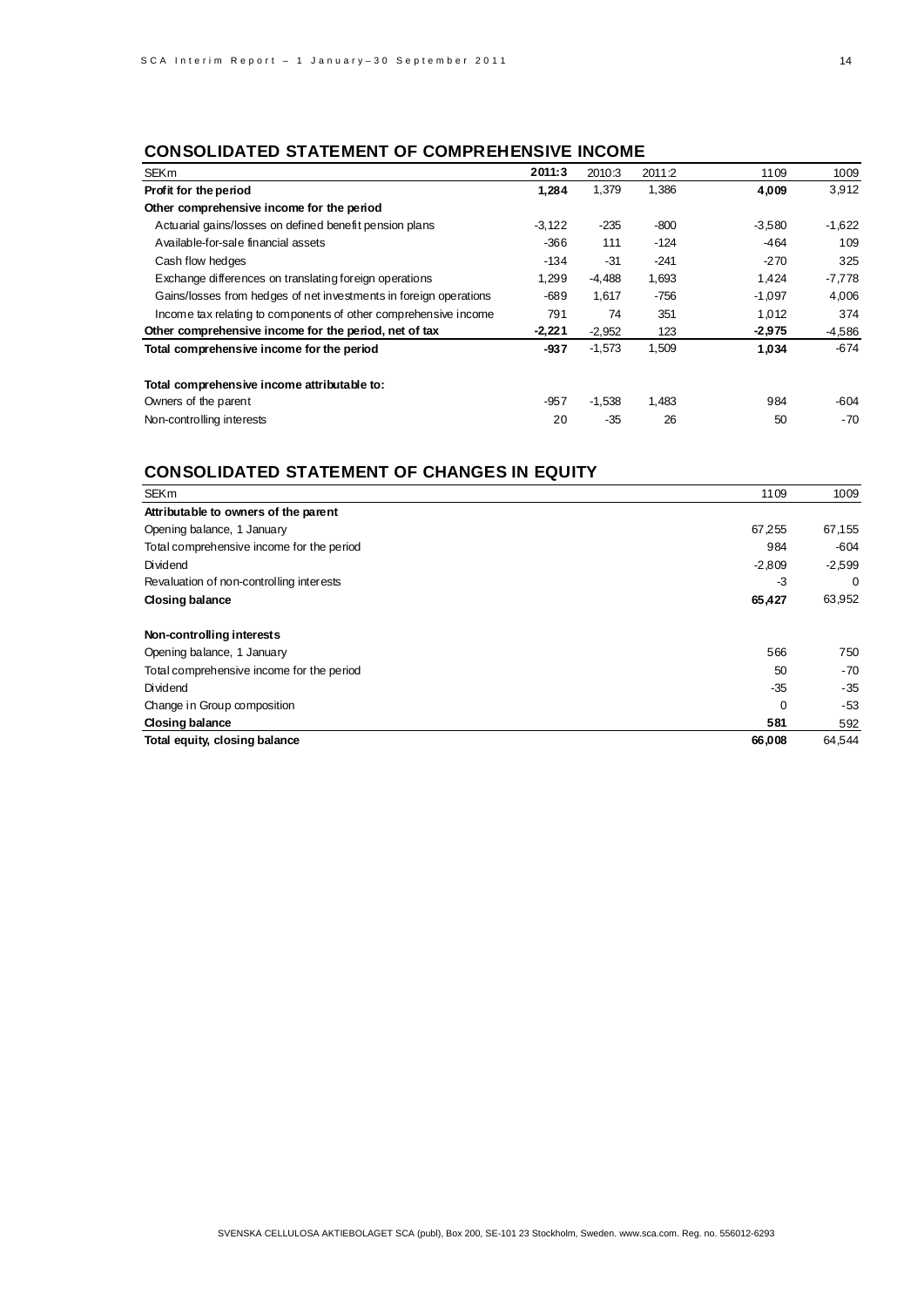# **CONSOLIDATED BALANCE SHEET**

| <b>SEKm</b>                                                                                | 30 September 2011 | 31 December 2010 |
|--------------------------------------------------------------------------------------------|-------------------|------------------|
|                                                                                            |                   |                  |
| <b>Assets</b>                                                                              |                   |                  |
| Goodwill                                                                                   | 18,079            | 17,688           |
| Other intangible assets                                                                    | 3,238             | 3,270            |
| Tangible assets                                                                            | 82,172            | 82,236           |
| Shares and participations                                                                  | 1,419             | 1,098            |
| Non-current financial assets <sup>1</sup>                                                  |                   |                  |
|                                                                                            | 1,901             | 3,254            |
| Other non-current receivables                                                              | 1,655             | 1,363            |
| <b>Total non-current assets</b>                                                            | 108,464           | 108,909          |
|                                                                                            |                   |                  |
| Operating receivables and inventories                                                      | 33,328            | 31,890           |
| <b>Current financial assets</b>                                                            | 545               | 220              |
| Non-current assets held for sale                                                           | 155               | 93               |
| Cash and cash equivalents                                                                  | 2,917             | 1,866            |
| <b>Total current assets</b>                                                                | 36,945            | 34,069           |
| <b>Total assets</b>                                                                        | 145,409           | 142,978          |
|                                                                                            |                   |                  |
| <b>Equity</b>                                                                              |                   |                  |
|                                                                                            |                   |                  |
| Owners of the parent                                                                       | 65,427            | 67,255           |
| Minority interests                                                                         | 581               | 566              |
| <b>Total equity</b>                                                                        | 66,008            | 67,821           |
|                                                                                            |                   |                  |
| <b>Liabilities</b>                                                                         |                   |                  |
| Provisions for pensions                                                                    | 5,008             | 3,108            |
| Other provisions                                                                           | 10,680            | 10,800           |
| Non-current financial liabilities                                                          | 29,134            | 23,459           |
| Other non-current liabilities                                                              | 1,084             | 791              |
| <b>Total non-current liabilities</b>                                                       | 45,906            | 38,158           |
|                                                                                            |                   |                  |
| Current financial liabilities <sup>2</sup>                                                 | 9,566             | 13,047           |
|                                                                                            |                   |                  |
| <b>Operating liabilities</b>                                                               | 23,929            | 23,952           |
| <b>Total current liabilities</b>                                                           | 33,495            | 36,999           |
| <b>Total liabilities</b>                                                                   | 79,401            | 75,157           |
| <b>Total equity and liabilities</b>                                                        | 145,409           | 142,978          |
|                                                                                            |                   |                  |
| Debt/equity ratio                                                                          | 0.58              | 0.51             |
| Visible equity/assets ratio                                                                | 45%               | 47%              |
|                                                                                            |                   |                  |
| Return on capital employed                                                                 | 9%                | 8%               |
| Return on equity                                                                           | 9%                | 8%               |
|                                                                                            |                   |                  |
| <b>Excluding restructuring costs:</b>                                                      |                   |                  |
| Return on capital employed                                                                 | 9%                | 9%               |
| Return on equity                                                                           | 9%                | 9%               |
|                                                                                            |                   |                  |
| <sup>1</sup> Of which pension assets                                                       | 182               | 1,056            |
| <sup>2</sup> Committed credit lines amount to SEK 21,678m of which unutilised SEK 21,678m. |                   |                  |
|                                                                                            |                   |                  |
| Capital employed                                                                           | 104,468           | 102,227          |
| - of which working capital                                                                 | 10,172            | 8,899            |
|                                                                                            |                   |                  |
| Net debt                                                                                   | 38,460            | 34,406           |
| Shareholders' equity                                                                       | 66,008            | 67,821           |
|                                                                                            |                   |                  |
|                                                                                            |                   |                  |
| Provisions for restructuring costs are included in the balance sheet as follows:           |                   |                  |
| - Other provisions*                                                                        | 594               | 595              |
| - Operating liabilities                                                                    | 323               | 605              |
| *) of which, provision for tax risks                                                       | 246               | 246              |
|                                                                                            |                   |                  |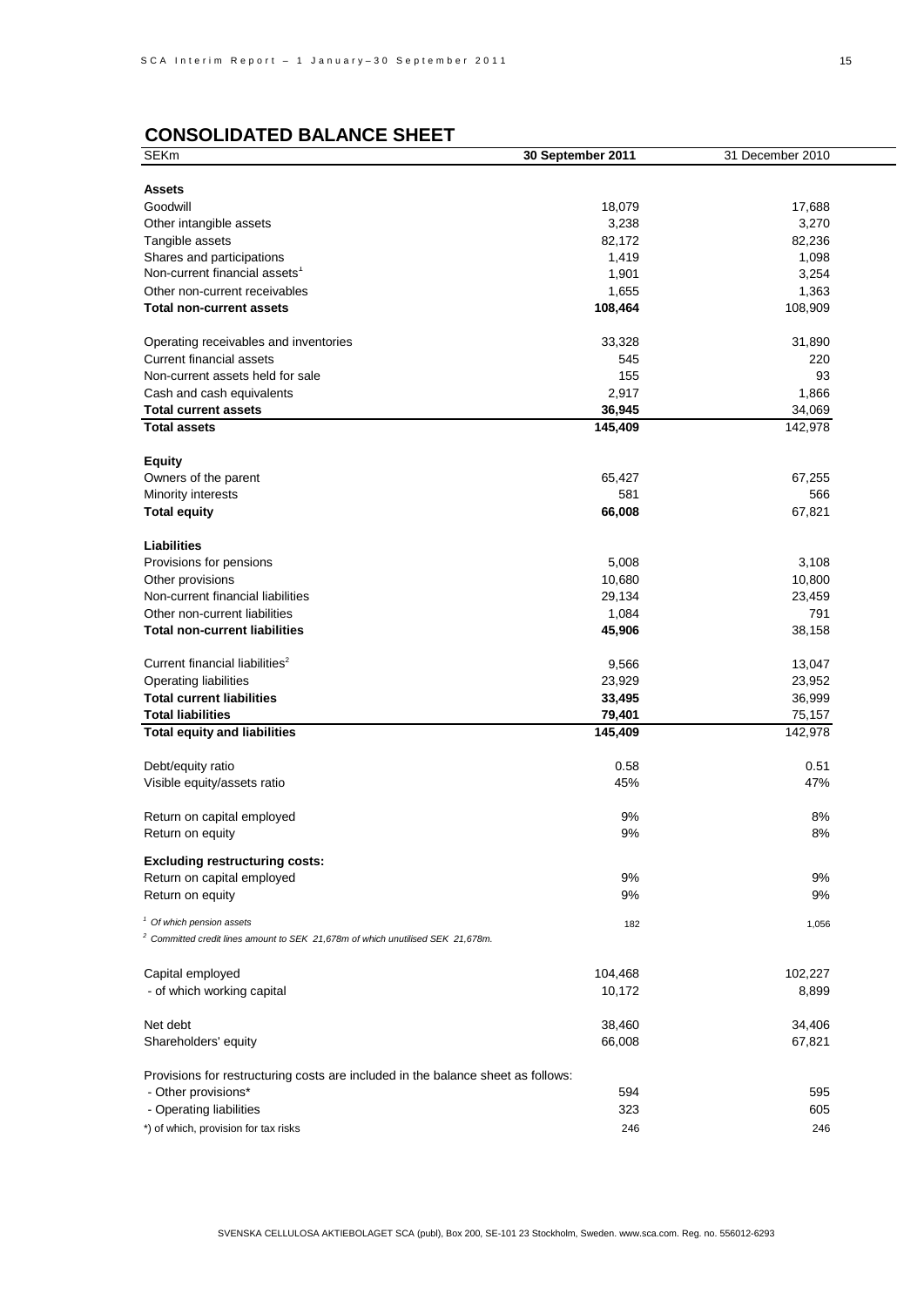## **NET SALES**

| <b>SEKm</b>                                                                                                             | 1109     | 1009     | 2011:3 | 2011:2 | 2011:1 | 2010:4 | 2010:3 | 2010:2   |
|-------------------------------------------------------------------------------------------------------------------------|----------|----------|--------|--------|--------|--------|--------|----------|
| Personal Care                                                                                                           | 18.246   | 18.652   | 6.310  | 6.116  | 5.820  | 6.375  | 6.125  | 6.418    |
| Tissue                                                                                                                  | 28,838   | 29.716   | 9,951  | 9,609  | 9,278  | 10.154 | 9,924  | 10.064   |
| Packaging <sup>1</sup>                                                                                                  | 20.363   | 20,127   | 6.810  | 6,856  | 6,697  | 6.704  | 6,627  | 6,770    |
| <b>Forest Products</b>                                                                                                  | 13.025   | 12.833   | 4.349  | 4.566  | 4.110  | 4,290  | 4.415  | 4,308    |
| - Publication papers                                                                                                    | 6.623    | 6,381    | 2,329  | 2,241  | 2,053  | 2.145  | 2.131  | 2,086    |
| - Pulp, timber and solid-wood products                                                                                  | 6.402    | 6,452    | 2,020  | 2.325  | 2,057  | 2.145  | 2.284  | 2.222    |
| Other                                                                                                                   | .488     | 1,377    | 510    | 510    | 468    | 478    | 491    | 512      |
| Intra-group deliveries                                                                                                  | $-2.959$ | $-2.792$ | -993   | $-986$ | $-980$ | $-949$ | $-935$ | $-1.005$ |
| <b>Total net sales</b>                                                                                                  | 79.001   | 79.913   | 26.937 | 26.671 | 25.393 | 27.052 | 26.647 | 27.067   |
| Net sales from SCA's recycling operations have been reclassified as other income, with retroactive adjustment for 2010. |          |          |        |        |        |        |        |          |

## **OPERATING PROFIT**

| <b>SEKm</b>                                        | 1109     | 1009     | 2011:3 | 2011:2     | 2011:1      | 2010:4   | 2010:3 | 2010:2 |
|----------------------------------------------------|----------|----------|--------|------------|-------------|----------|--------|--------|
| Personal Care                                      | 1,853    | 2,187    | 688    | 582        | 583         | 735      | 697    | 753    |
| Tissue                                             | 2,104    | 2,254    | 809    | 668        | 627         | 787      | 753    | 791    |
| Packaging                                          | 1.481    | 1,010    | 534    | 467        | 480         | 567      | 512    | 306    |
| <b>Forest Products</b>                             | 1,561    | 1,863    | 534    | 532        | 495         | 592      | 685    | 691    |
| - Publication papers                               | 119      | $-77$    | 82     | 26         | 11          | $-11$    | $-38$  | $-24$  |
| - Pulp, timber and solid-wood products             | 1,442    | 1,940    | 452    | 506        | 484         | 603      | 723    | 715    |
| Other                                              | $-302$   | $-273$   | $-130$ | -99        | $-73$       | $-114$   | $-73$  | $-101$ |
| Total operating profit <sup>1</sup>                | 6,697    | 7,041    | 2,435  | 2.150      | 2.112       | 2,567    | 2,574  | 2,440  |
| Financial items                                    | -930     | $-823$   | $-351$ | $-277$     | $-302$      | $-293$   | $-300$ | $-244$ |
| Profit before tax'                                 | 5.767    | 6,218    | 2,084  | 1.873      | 1.810       | 2,274    | 2,274  | 2,196  |
| $\text{Tax}^1$                                     | $-1,499$ | $-1,617$ | $-541$ | $-487$     | $-471$      | $-594$   | -533   | $-595$ |
| Net profit for the period                          | 4.268    | 4,601    | 1,543  | 1.386      | 1,339       | 0.680    | 1.741  | 1,601  |
| Excl. restructuring costs before tax amounting to: | $-350$   | $-931$   | $-350$ | $^{\circ}$ | $^{\circ}$  | $\Omega$ | $-480$ | $-207$ |
| After tax amounting to:                            | $-259$   | $-689$   | $-259$ | $^{\circ}$ | $\mathbf 0$ | $\Omega$ | $-362$ | $-151$ |
|                                                    |          |          |        |            |             |          |        |        |

## **OPERATING MARGIN**

| %                                      | 1109 | 1009   | 2011:3 | 2011:2 | 2011:1 | 2010:4 | 2010:3 | 2010:2 |
|----------------------------------------|------|--------|--------|--------|--------|--------|--------|--------|
| Personal Care                          | 10.2 | 11.7   | 10.9   | 9.5    | 10.0   | 11.5   | 11.4   | 11.7   |
| Tissue                                 | 7.3  | 7.6    | 8.1    | 7.0    | 6.8    | 7.8    | 7.6    | 7.9    |
| Packaging                              | 7.3  | 5.0    | 7.8    | 6.8    | 7.2    | 8.5    | 7.7    | 4.5    |
| <b>Forest Products</b>                 | 12.0 | 14.5   | 12.3   | 11.7   | 12.0   | 13.8   | 15.5   | 16.0   |
| - Publication papers                   | 1.8  | $-1.2$ | 3.5    | 1.2    | 0.5    | $-0.5$ | $-1.8$ | $-1.2$ |
| - Pulp, timber and solid-wood products | 22.5 | 30.1   | 22.4   | 21.8   | 23.5   | 28.1   | 31.7   | 32.2   |

## **CONSOLIDATED INCOME STATEMENT**

| <b>SEKm</b>                       | 2011:3    | 2011:2    | 2011:1    | 2010:4    | 2010:3    |
|-----------------------------------|-----------|-----------|-----------|-----------|-----------|
| Net sales                         | 26.937    | 26,671    | 25,393    | 27,052    | 26,647    |
| Cost of goods sold                | $-21.037$ | $-20.865$ | $-19.694$ | $-20.990$ | $-20.536$ |
| Gross profit                      | 5.900     | 5,806     | 5,699     | 6,062     | 6,111     |
| Sales, general and administration | $-3.491$  | $-3,687$  | $-3,609$  | $-3,527$  | $-3,578$  |
| Items affecting comparability     | $-350$    | 0         | 0         | 0         | $-480$    |
| Share in profits of associates    | 26        | 31        | 22        | 32        | 41        |
| Operating profit                  | 2,085     | 2.150     | 2.112     | 2,567     | 2,094     |
| Financial items                   | $-351$    | $-277$    | $-302$    | $-293$    | $-300$    |
| Profit before tax                 | 1.734     | 1.873     | 1.810     | 2.274     | 1.794     |
| Taxes                             | $-450$    | $-487$    | $-471$    | $-594$    | $-415$    |
| Net profit for the period         | 1.284     | 1.386     | 1.339     | 1.680     | 1.379     |